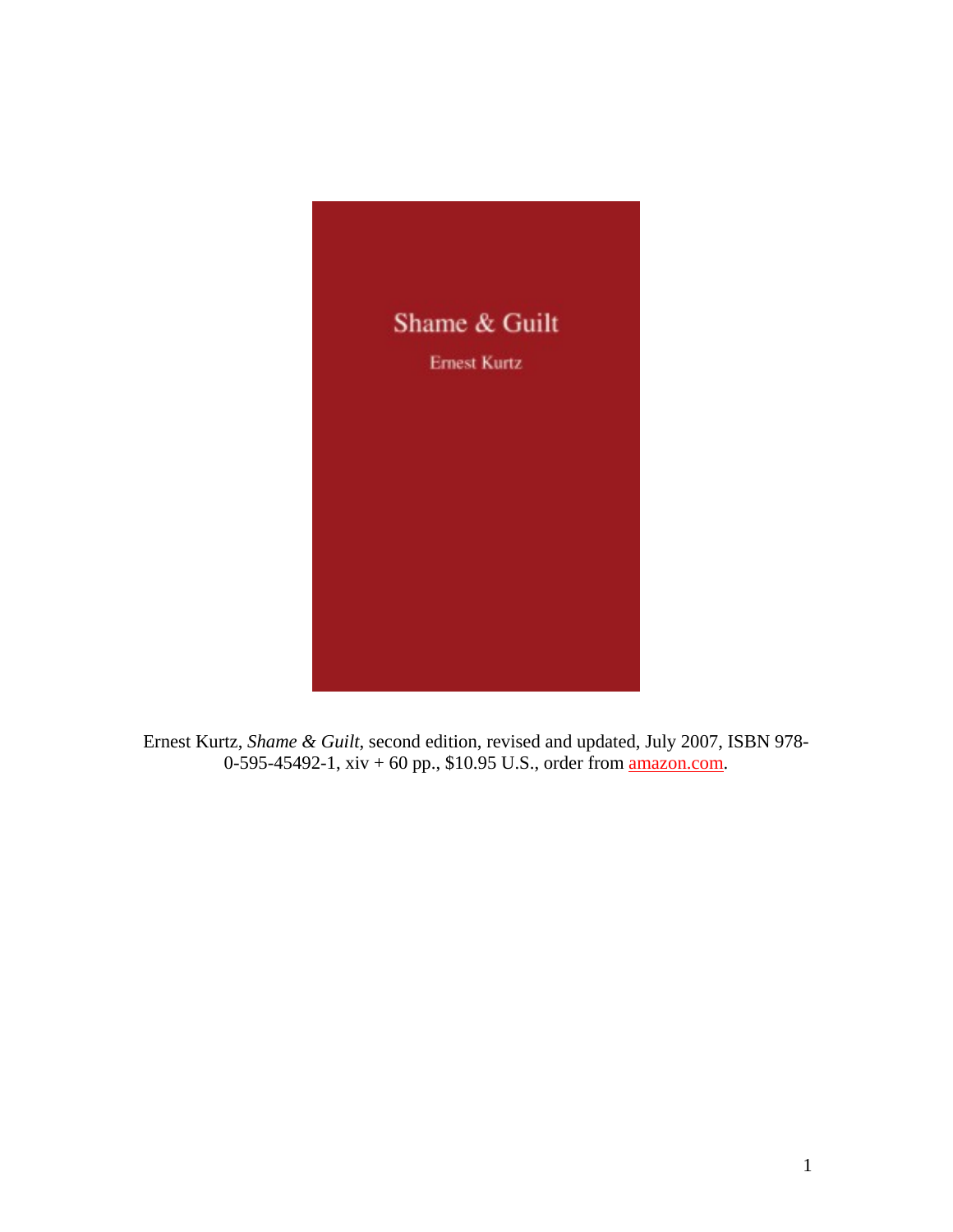# Shame & Guilt

# Ernest Kurtz

 © Copyright 2007 by Ernest Kurtz. Second edition, revised and updated. From the Hindsfoot Foundation website at http://hindsfoot.org/ This material may be copied and reproduced by others subject to the restrictions given at <http://hindsfoot.org/copyright.html>.

Originally published as *Shame and Guilt: Characteristics of the Dependency Cycle (A Historical Perspective for Professionals)*. Center City, Minnesota: Hazelden; 1981.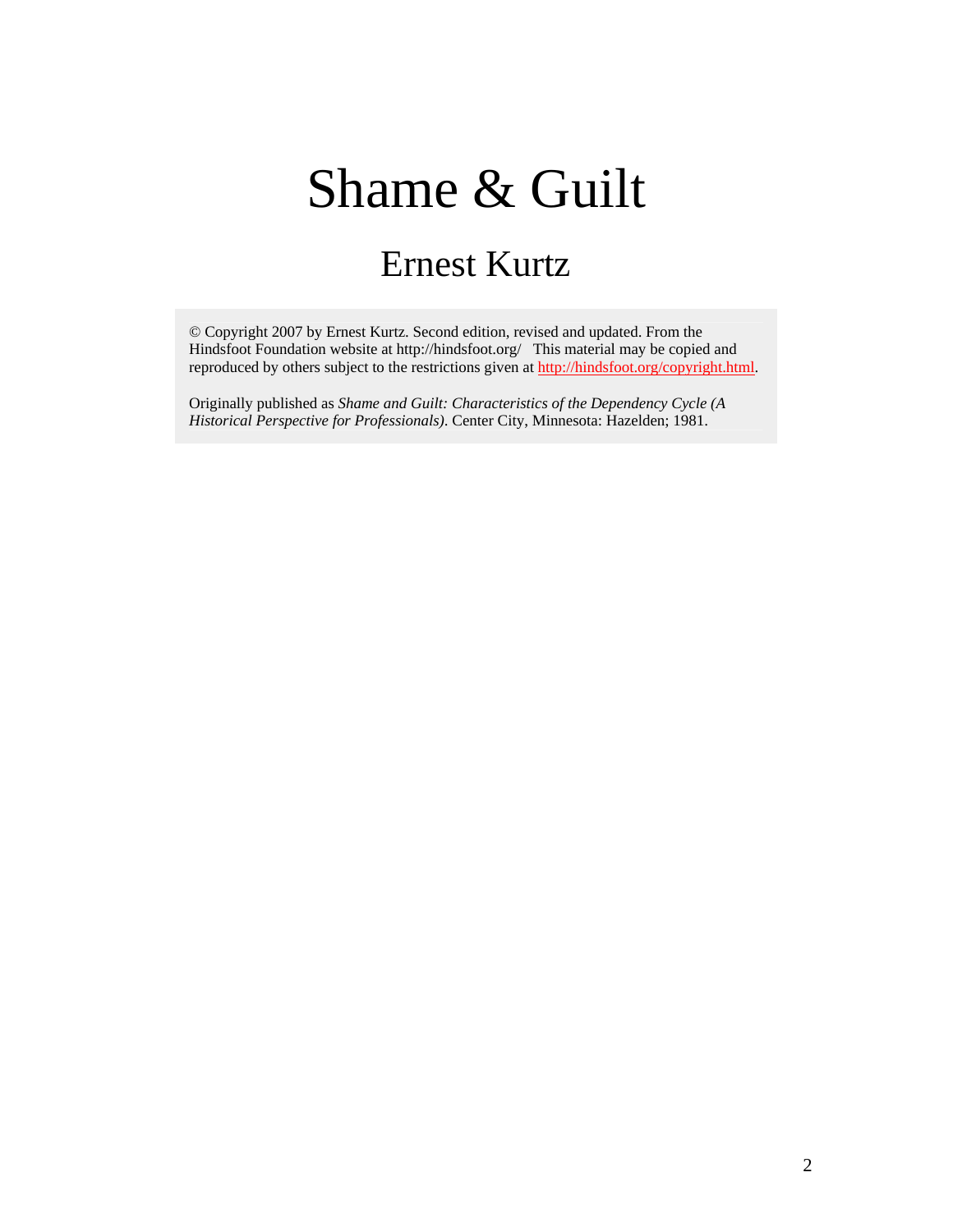### **Prefatory Note**

 This work -- these ideas -- were first presented in a booklet aimed primarily at alcoholism counselors and people in recovery from alcoholism. Much of the presentation in this updated revision remains couched in that language: whatever wisdom appears here necessarily derives most directly from the experience, strength, and hope of members of Alcoholics Anonymous and offspring Twelve-Step fellowships and programs.

But over the years I have discovered that these ideas have a far wider application. For in a very real sense, *alcoholic* is but "human being" writ large. Alcoholics are human beings who are both more and less than "merely human." And so, if you will pardon the momentary grandiosity, the audience for this book is humanity.

Which is one reason why, thanks to the generosity of Hindsfoot, it is being made freely available via the WorldWideWeb.

A final introductory note: although the origin of this booklet's first edition meant that it sometimes dipped into the vocabulary of therapy, I have attempted in this revision to translate its ideas into the "language of the heart" that invites identification by all.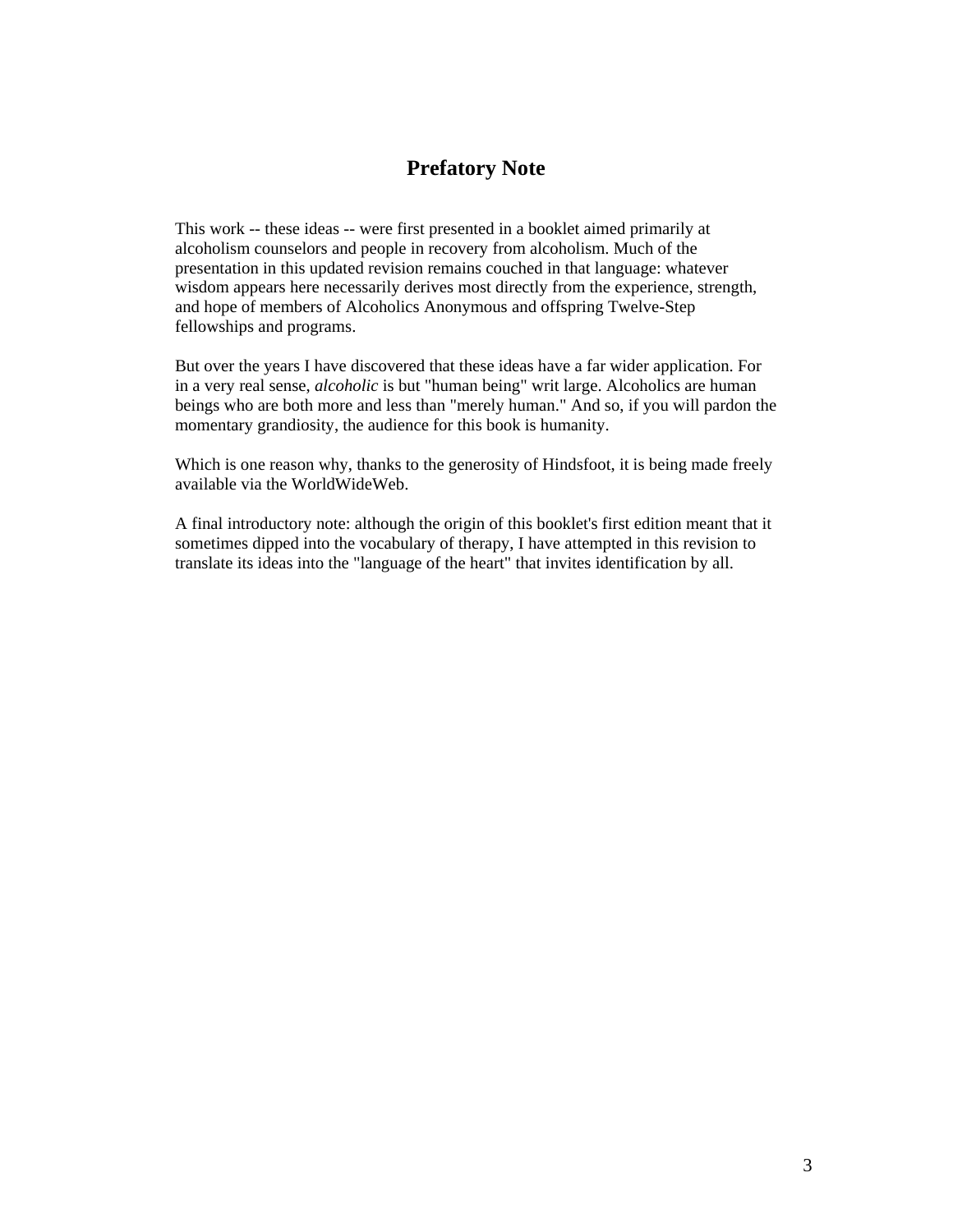

# **Introduction: A Lesson from Alcoholics Anonymous**

Two distinct ways of feeling "bad" afflict every human being. How those afflictions work -- and how they can be healed -- find clearest expression in the lives of alcoholics and addicts.<sup>a</sup> Neither experience is unique to the alcoholic, but each has a special place in the process of recovery from alcoholism. In this area perhaps more than in any other, alcoholism and its healing contribute to our knowledge of the human condition. They do this first by revealing the importance of distinguishing between these two often-confused phenomena. Most hurting people could profit from learning this distinction, but for alcoholics and addicts, learning and living it become a matter of life and death. The distinction is between **guilt** and **shame**.

<sup>a</sup> Throughout the text, although in general only the terms "alcohol," "alcoholic," and "alcoholism" will be used, the concept intends to include all mood-altering substances, all substance-dependent people, and all forms of substance dependency.

Shame differs from guilt. Because they differ, any effective healing of their diverse ways of "feeling bad" must differ. Some modes of healing, for some conditions, can afford to ignore the distinction between guilt and shame. But such is not the case with the alcoholic or with many other sufferers. Most hurting persons, and certainly the alcoholic, suffer *both* guilt and shame. And for the alcoholic, distinguishing between guilt and shame and confronting *each* constructively is necessary not only to attain sobriety but -- perhaps more importantly -- to maintain ongoing recovery, to attain a life that is genuinely "happy, joyous, and free."

Sobriety, the experience of Alcoholics Anonymous teaches, has two phases: first it must be attained; then it must be maintained. Attaining and maintaining -- getting and keeping -- sobriety require different but related emphases.<sup>b</sup> As Bill Wilson (quoting Doctor Bob) Smith) told one group of alcoholism professionals: "Honesty gets us sober, but tolerance keeps us sober." $\frac{1}{1}$  The honesty that lies at the heart of the A.A. program forces the distinction between guilt and shame. The tolerance that infuses the A.A. fellowship fosters continuing constructive confrontation with both.

<sup>&</sup>lt;sup>b</sup> "Sobriety" has been understood and presented, over the years, as synonymous with *serenity*,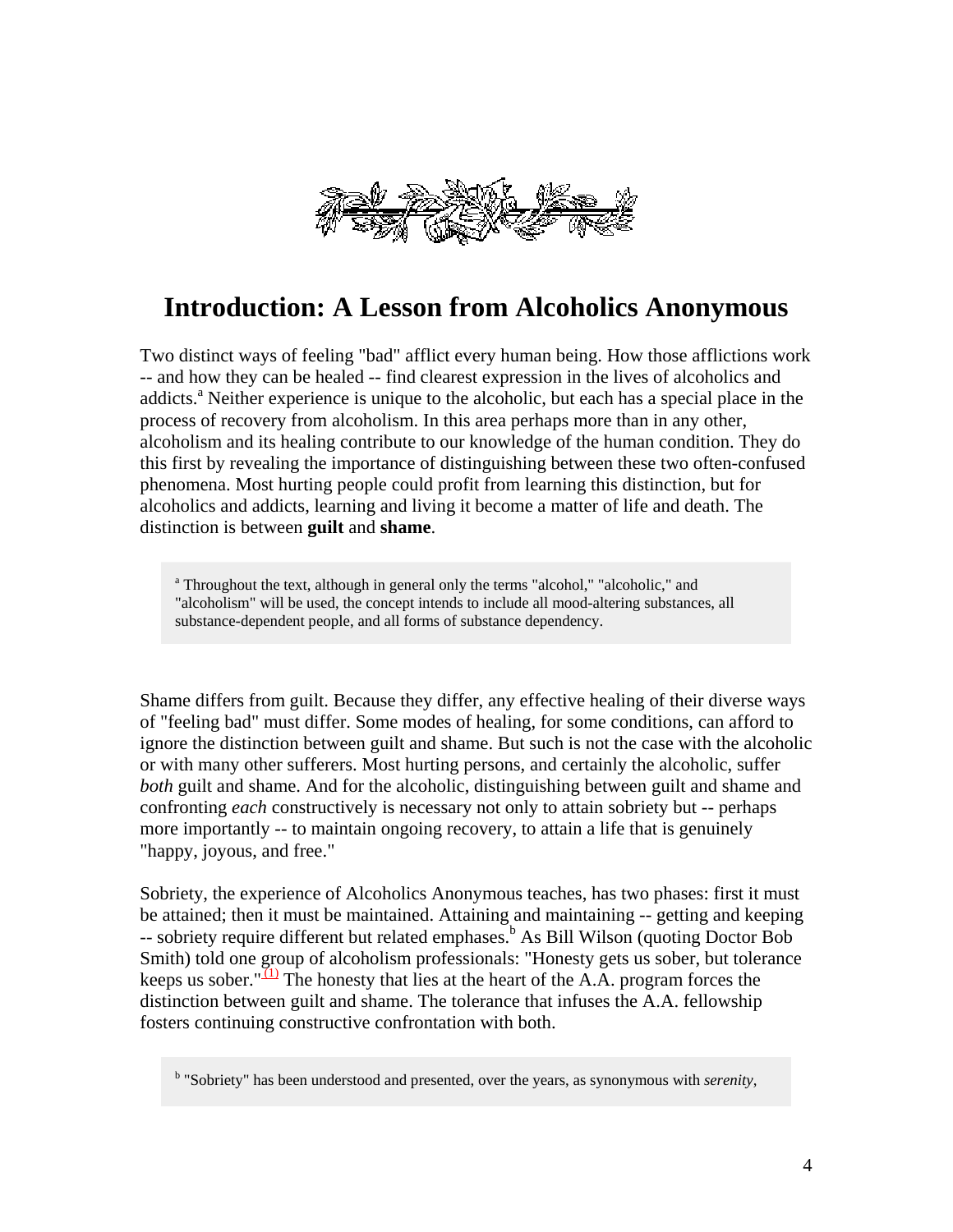even with *sanctity*. In what follows, the reader is encouraged to use and think in whatever term best fits her or his condition: the effort of any of these terms is to name that condition of living that is, in the words of the book *Alcoholics Anonymous*, "happy, joyous, and free."

Confronting guilt, though painful, is not difficult. The beginner in Alcoholics Anonymous finds guilt allayed, indeed, by the very concepts of powerlessness and unmanageability that invite him to confront also his shame. The recovering alcoholic finds further help in dealing with guilt in the inventory and amendment Steps (Four, Five, Eight, and Nine) of the A.A. program, which guide directly to guilt's resolution.

The Twelve Steps of Alcoholics Anonymous

1. We admitted we were powerless over alcohol -- that our lives had become unmanageable.

2. Came to believe that a Power greater than ourselves could restore us to sanity.

3. Made a decision to turn our will and our lives over to the care of God *as we understood Him*.

4. Made a searching and fearless moral inventory of ourselves.

5. Admitted to God, to ourselves, and to another human being the exact nature of our wrongs.

6. Were entirely ready to have God remove all these defects of character.

7. Humbly asked Him to remove our shortcomings.

8. Made a list of all persons we had harmed, and became willing to make amends to them all.

9. Made direct amends to such people wherever possible, except when to do so would injure them or others.

10. Continued to take personal inventory and when we were wrong promptly admitted it. 11. Sought through prayer and meditation to improve our conscious contact with God *as we understood Him*, praying only for knowledge of His will for us and the power to carry that out. 12. Having had a spiritual awakening as the result of these steps, we tried to carry this message to alcoholics, and to practice these principles in all our affairs.

The confrontation with shame, although also set in motion by A.A.'s First Step, proves more tricky -- and, for most, more difficult. Again, the A.A. program -- all of it, but especially Steps Two, Six, Seven, and Ten -- suggests shame's solution. It is Alcoholics Anonymous as fellowship that makes real this solution, but it is only in the conjunction with the Twelve Steps as program that the full benefits of A.A as fellowship can be realized -- *made real*.

The impressive success of Alcoholics Anonymous in dealing with alcoholism and addiction flows directly from A.A.'s effectiveness at healing shame. $\degree$ 

<sup>&</sup>lt;sup>c</sup> This is also why so many other therapies for difficulties far removed from alcoholism -obesity, grief, certain deforming diseases, for example -- build their programs on A.A.'s Twelve Steps. The whole "Self-Help Mutual Ai[d](http://hindsfoot.org/eksg.html#N_2_#N_2_) Group Movement" owes its philosophy and most of its modalities to Alcoholics Anonymous. $\frac{2}{2}$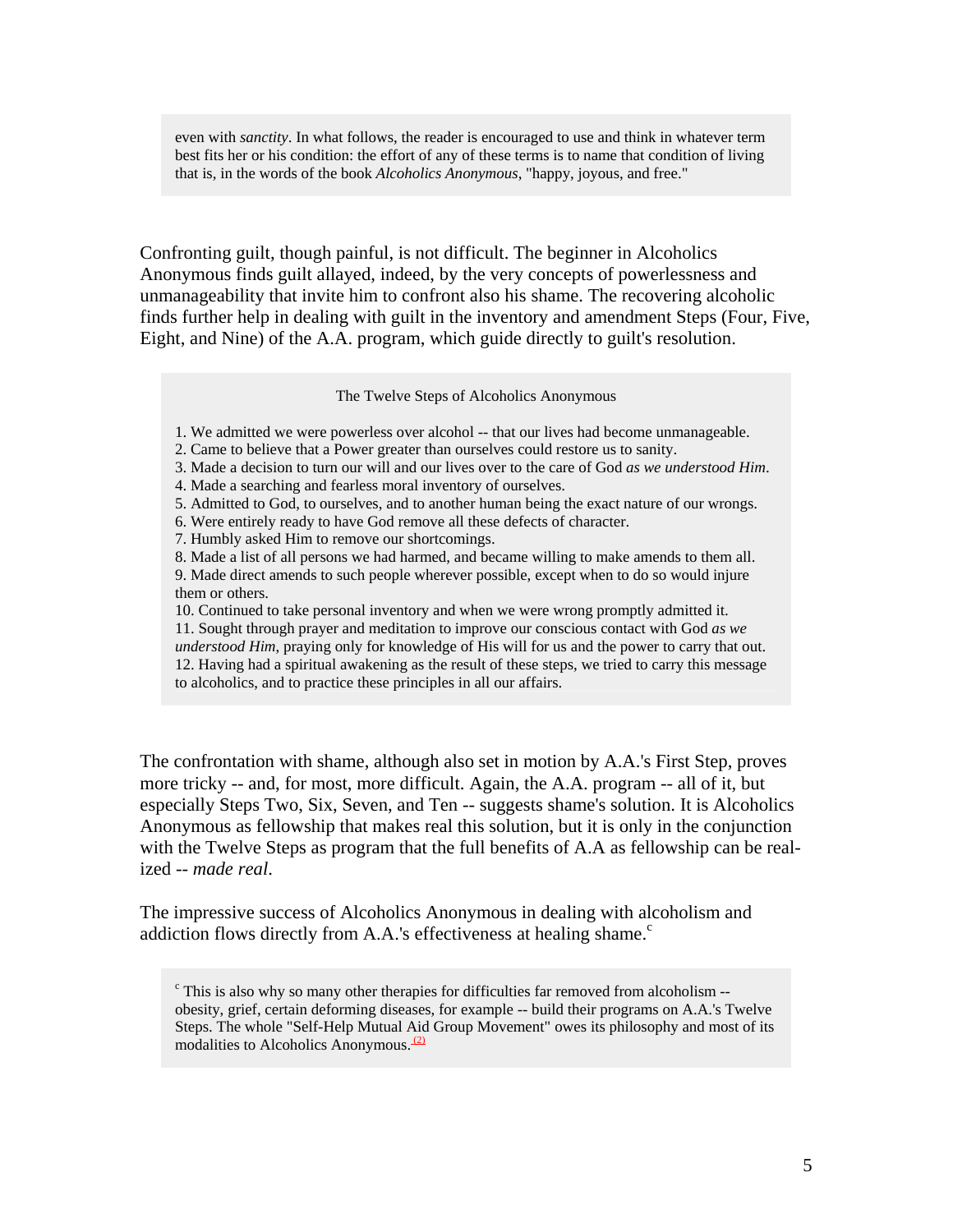Other therapies fail, especially over time, because un-faced shame proves much more dangerous to the alcoholic, especially in recovery, than does unresolved guilt. An appreciation of Alcoholics Anonymous as specifically a modality for the healing of shame thus can offer much . . . and not only to the alcoholic.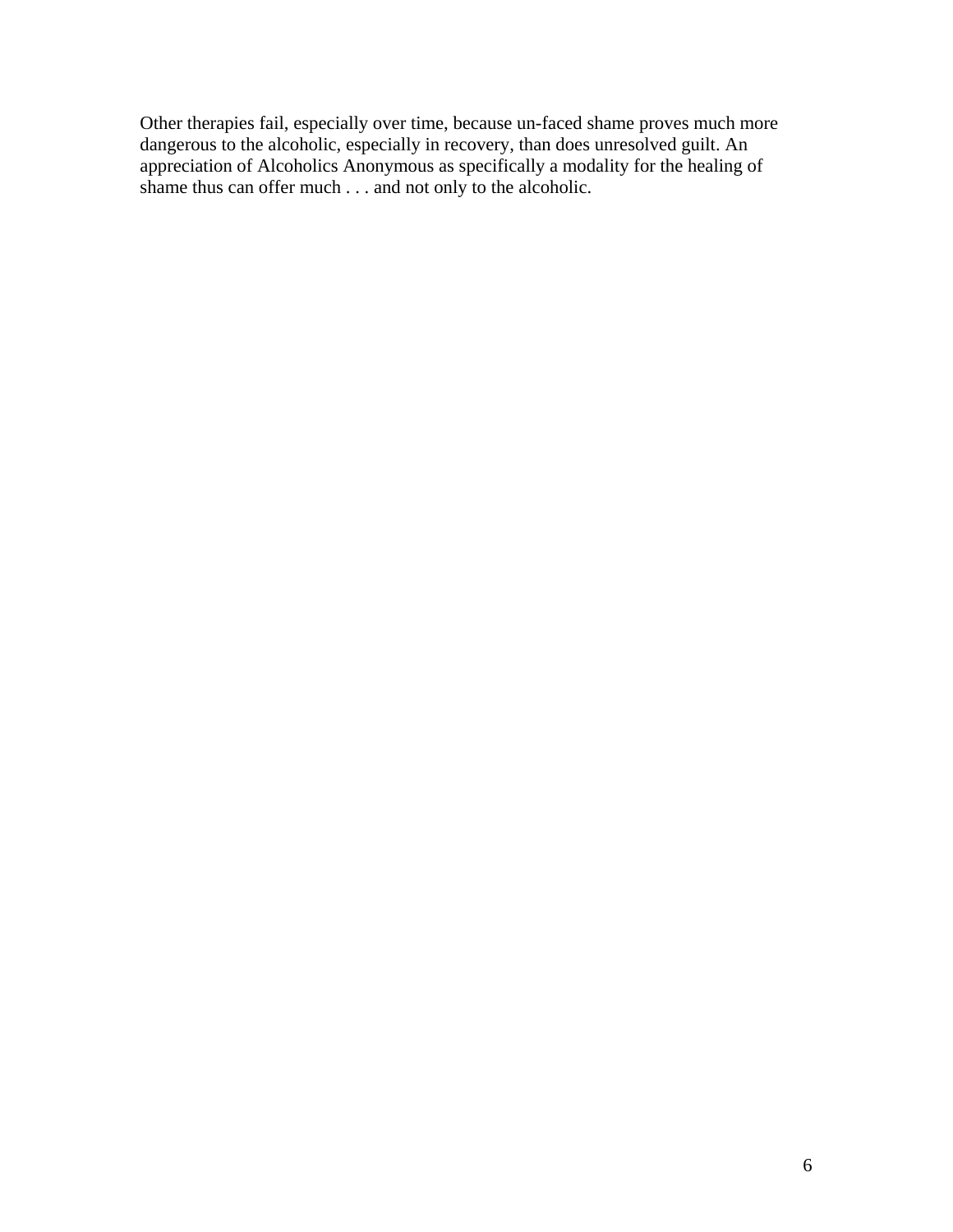

# **Part One: Discovering and Recognizing Shame**

## **I. Definitions: Embarrassment, Guilt, and Shame**

Because of the general confusion about guilt and shame, both terms periodically tend to fall into disuse. "Guilt" thus seems mainly a legal concept, while the word "shame" is reserved for training children and animals. The reasons behind this confusion are complex. In briefest outline, modern psychology's distinctions between "rational" and "irrational" guilt, between "true guilt" and "guilty fear," have combined with a psychological age's mistrust of moralism to render most people suspicious of and uncomfortable with the word "guilt" except in contexts narrowly psychiatric or legal. "Shame" suffers from its association with upbringing and helpless dependency: it carries connotations of being "caught" and the implication that a consistently mature person will have no occasion to feel such disgrace.

But that very implication invites probing deeper. "Shame" is tricky, even treacherous: its usual understanding contains a trap. As commonly thought of, "shame" seems a virtual synonym for "embarrassment"; that is, to result from being seen by another. This misunderstanding arises, perhaps, because as children we learn the meaning of "shame" when someone projects it upon us. "You should be ashamed of yourself" is a reproach of public behavior -- of something one is seen or caught doing. But the essence of shame consists not in being seen or being caught, but in *what* about one is seen, in *what* one is caught doing. "Embarrassment," then, is not a synonym for shame, but the result of one's shame being seen. "Being seen" or "being caught" are not the essence of shame: we are all seen by others, often and diversely. At times, indeed, we relish being seen: our moments of success and triumph are enhanced by having an audience. "Being seen," then, is not the core even of embarrassment. The heart of embarrassment is that another sees our shame. The sense of shame comes before the sense of being seen -- before, then, any advertence to "other."

Shame inheres in us, in ourselves -- indeed, literally in our *self*. "Others," as we shall explore, are neither the problem in nor the source of shame; rather, others offer the only solution for shame. This is why it is so important to distinguish clearly between the "embarrassment" of being seen by others and the *shame* that comes in the recognition of the reality of our own self.

Both guilt and shame involve feeling "bad" -- feeling bad about one's actions (or omissions) in the case of guilt; feeling bad about one's self in shame. What does it mean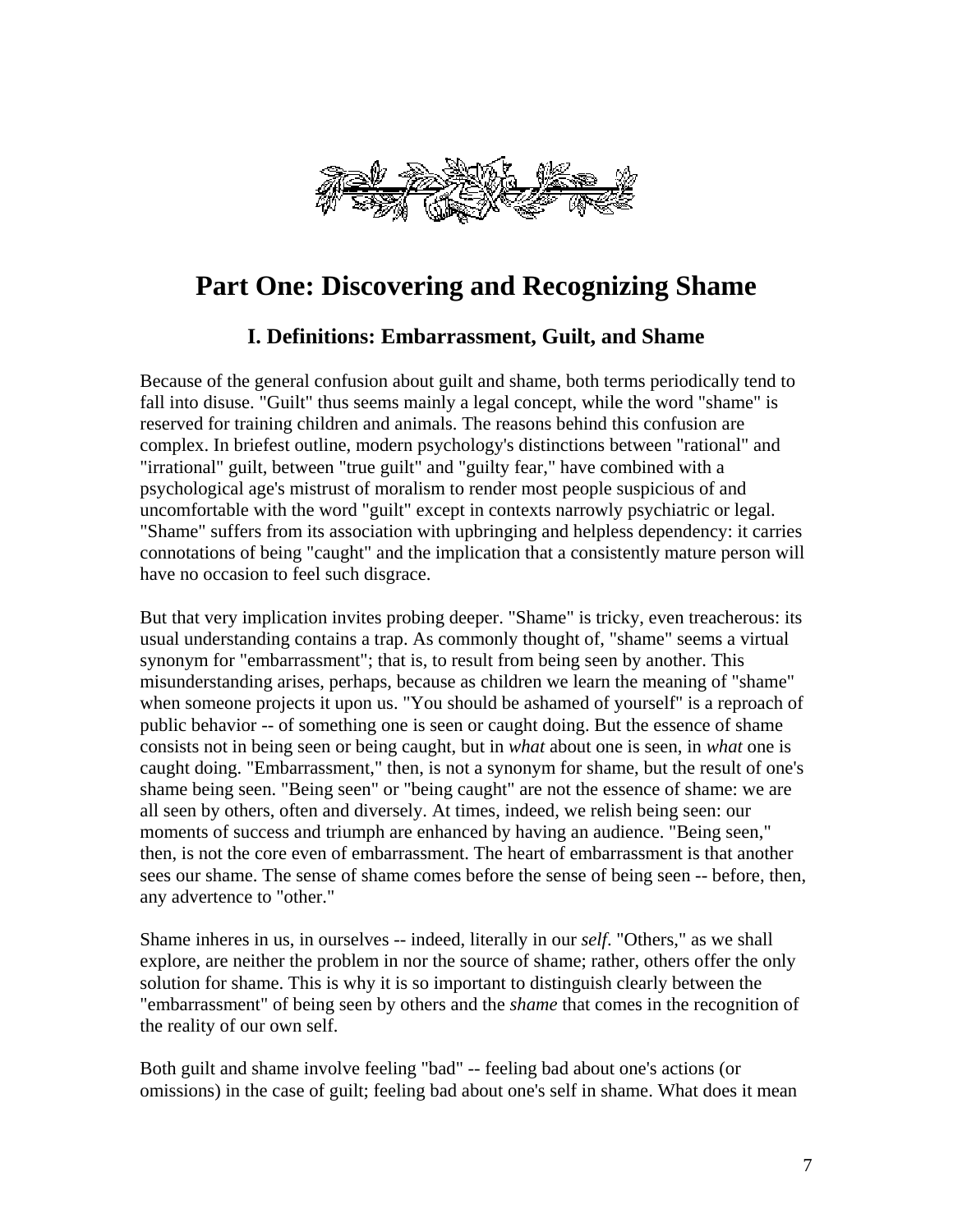to *feel bad*? The deepest meaning of the word *bad* is "unable to fit": unable to fit into some external context in the case of guilt, unable to fit into one's own being in the case of shame. For there are, in human experience, two different ways of discovering that one does not "fit," of feeling "bad." Each has to do with the boundaries of the human condition.

An image may help to clarify the distinction and its point.

To be human is to be surrounded by boundaries: it is somewhat like standing in the middle of a football field during a game. As on a football field, there are two kinds of boundaries: side-lines and end-lines. The side-lines are containing *boundaries*: to cross them is to "go out of bounds," to do something wrong. The end-lines are *goal*-lines: the purpose of the game is to cross them. One feels "bad" (guilty) when one crosses the sideline, the restraining boundary. Feeling "bad" about the goal-line (shame) arises not from crossing it but from *not* crossing it, from failing to attain it.

Guilt, in this image, arises from the violation -- transgression, stepping across -- of some limiting boundary; shame occurs when a goal -- an end -- is not reached, is fallen short of. Guilt thus indicates an infraction, a breaking of the rules; shame, a literal "shortcoming," a lack or defect of being. The following schema may clarify:

|                 | <b>GUILT</b>                                                                                       | <b>SHAME</b>                                                                                        |
|-----------------|----------------------------------------------------------------------------------------------------|-----------------------------------------------------------------------------------------------------|
| Results from:   | A violation, a transgression, a<br>fault<br>of <b>doing</b> ; the exercise of power<br>or control. | A failure, a falling short, a fault<br>of<br><b>being</b> , the failure of power or<br>control.     |
| Concerned with: |                                                                                                    |                                                                                                     |
| Results in:     | A separate, discrete act, some<br>law<br>or rule; one is guilty for<br>something.                  | The overall <b>self</b> ; some ideal or<br>principle; one is ashamed of<br>self.                    |
|                 | Feeling of wrong doing; sense<br>of                                                                | Feeling of inadequacy; sense of<br>worthlessness; "no good"; "not<br>good enough"; fear of abandon- |
| "Feels like":   | wickedness; " <b>not</b> good"; fear<br>of                                                         | ment.                                                                                               |
| Repair by:      | punishment.                                                                                        | Ache.                                                                                               |
|                 | Pang.                                                                                              | As qualitative rather than<br>quantitative, requires: new way<br>of seeing (insight), change in     |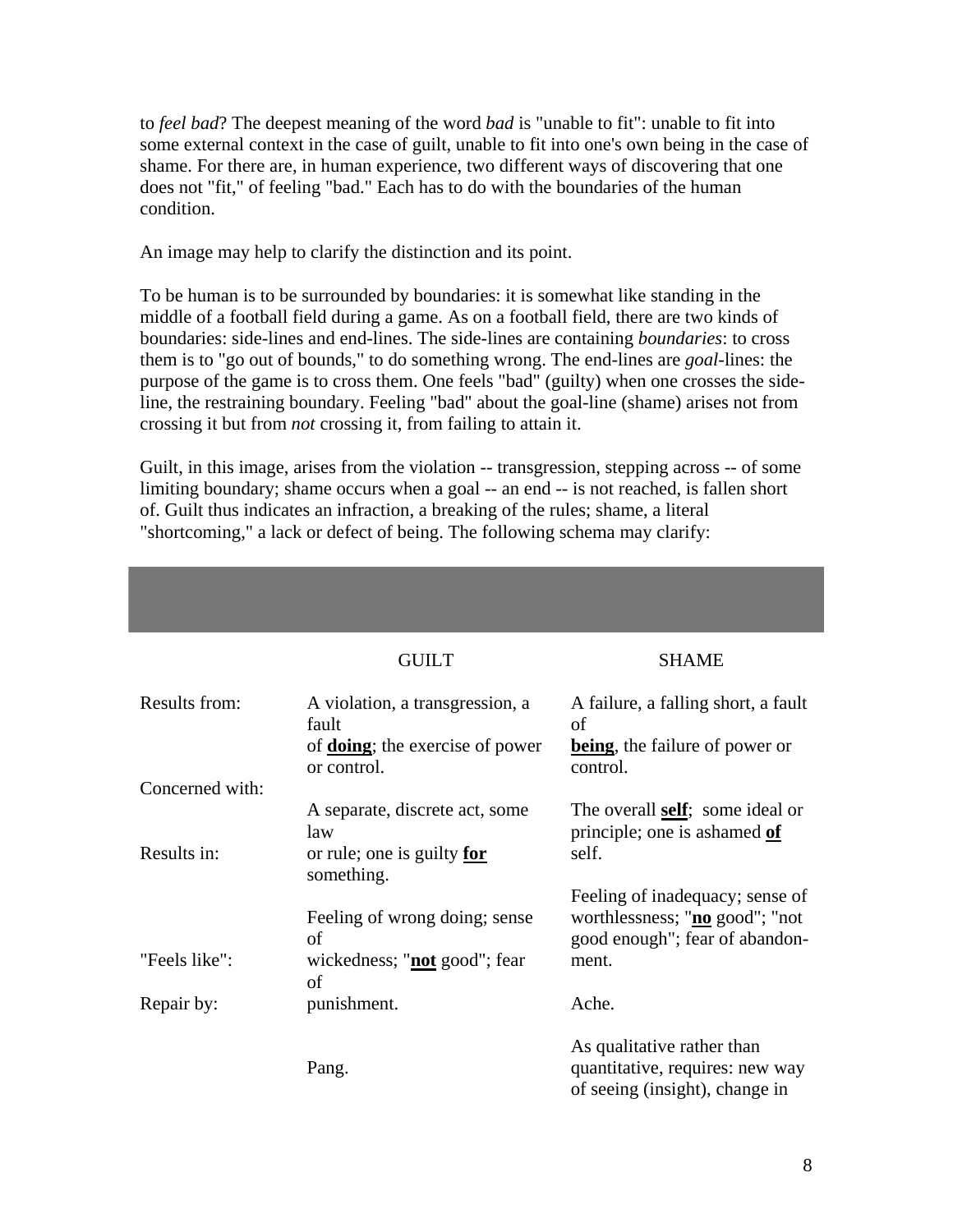| Possible outcome:                | Opposite acts, "making"<br>amends";<br>can be quantified.   | be-ing (conversion).<br>"Transformed"                                              |
|----------------------------------|-------------------------------------------------------------|------------------------------------------------------------------------------------|
| In psychoanalytic<br>vocabulary: | "Reformed"                                                  | Transcending shame opens to a<br>sense of identity and of<br>freedom-<br>as-human. |
|                                  | Surmounting guilt can lead to<br>feelings of righteousness. | Has to do with ego ideal.                                                          |

Has to do with superego.

This understanding of guilt and shame suggests four topics for investigation:

- (1) how to distinguish between guilt and shame in actual human experience;
- (2) the significance of this distinction for understanding the human condition;
- (3) the specific qualities of shame that enable its identification; and
- (4) the nature of healing for shame.

We shall examine each topic in turn, keeping always in mind that our effort aims to derive effective insight from the actual experience of Alcoholics Anonymous.

#### **Distinguishing between guilt and shame**

The first difficulty to be confronted arises from the fact that guilt and shame usually come mingled, together. Although they are distinct experiences, guilt and shame rarely present themselves separately. Most transgressions, violations of some rule, also involve a failure,

falling short of some ideal. If I steal, I not only violate someone else's right; I also fall short of my ideal of honesty. The same act (or omission) can thus give rise to *both* guilt and shame: one can experience shame and guilt over the same thing.

The success of Alcoholics Anonymous testifies that in such cases of mingled guilt and shame experienced after a transgression that is also a falling short, distinguishing between guilt and shame and treating first the shame are essential conditions of therapeutic effectiveness. Let us examine, then, how and why.

Distinguishing between guilt and shame is not difficult: it can be heard in the *accent* informing self-blame, in the dual emphasis that inheres in any description of feeling "bad."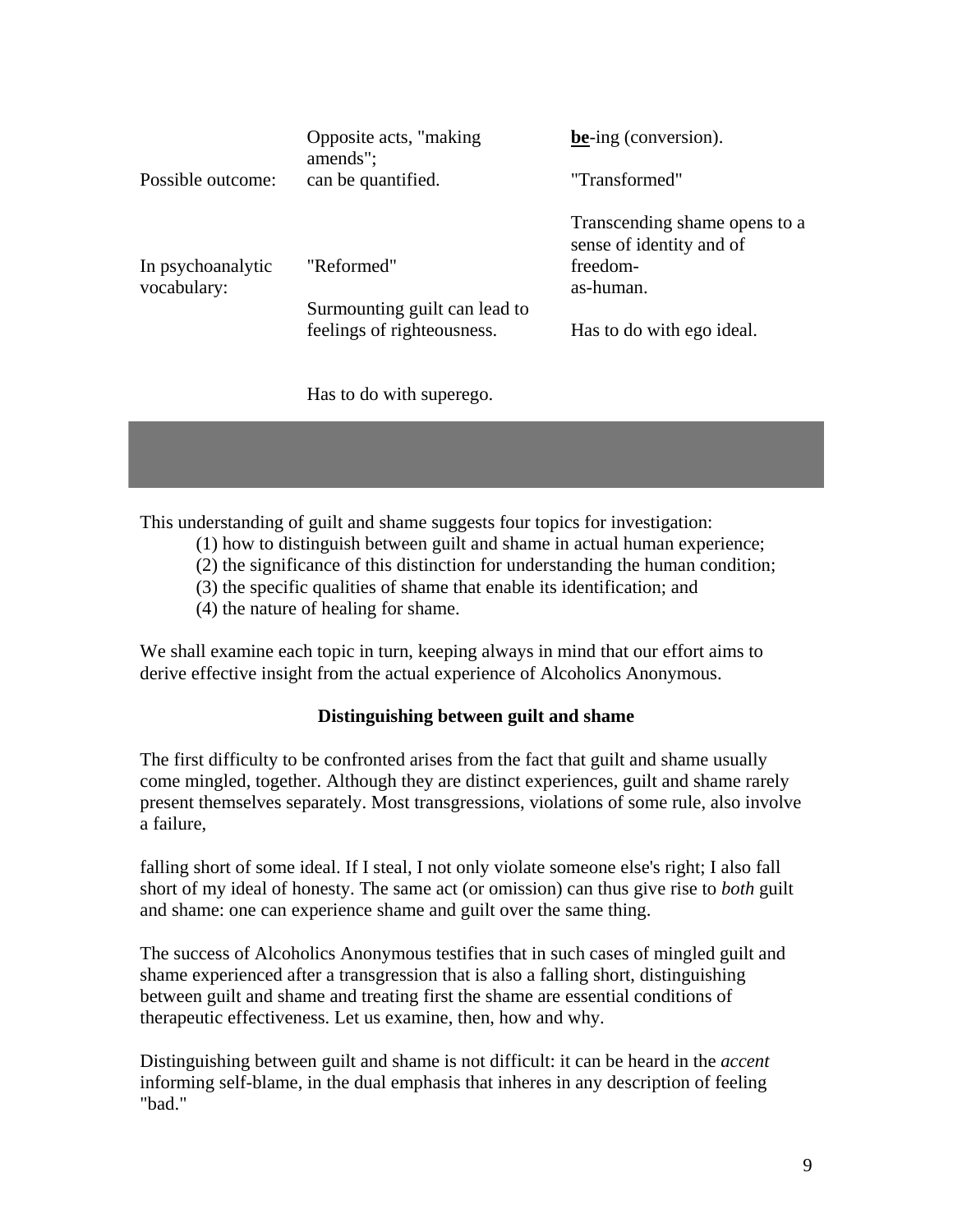Guilt focuses on the *thing done* and thus reveals itself in self-reproaches that run: how could I have *done* that; what an injurious *thing* to have done; how I hurt *so-and-so*; what a moral lapse that *act* was!

Simultaneously, however, shame attends to *self as do-er*, inducing self-reproaches with a very different emphasis: how could *I* have done that; what an idiot *I* am; what a *fool*; how awful and worthless  $I$  am<sup> $\frac{(3)}{2}$ </sup>

Those who would attempt to heal, to make whole, persons harboring such mixed feelings -- the mixture revealed by the differing accents in "What have I *done*?" and "What have *I* done?" -- must be sensitive to both components. Too often, therapists settle for the resolution of guilt when it is the confrontation with shame that is the hurting person's deepest need. Indeed, a superficial reading of the A.A. Steps -- one that sees the 4th, 5th, 8th, and 9th Steps in isolation from the rest of the Alcoholics Anonymous program -- can reinforce this too often tragic error. Those Steps do deal effectively with guilt, but they are only part of the A.A. program. They come embedded, that is to say, in a life-shaping experience oriented primarily to the confrontation with shame.

What is this confrontation with shame and how is it achieved? The encounter involves finding, in experiences of shame, truth about the reality of human existence. It means learning, from experiences of falling short, wisdom concerning the meaning of being human. Shame, as its accenting reveals, focuses on the *self*: it is the perception of not just any lack of failure, but of the deficiency of the self as self, as human being. Shame testifies not to wrong-doing but to flawed be-ing.

Perhaps surprisingly, despite the depth of self involved in shame's feeling "bad," the sense of shame itself is a good thing -- something to be cherished and valued. If this claim that shame is "good" seems strange, reflect for a moment on shame's opposite: indeed, think about the opposites of both guilt and shame. "Guiltless" is clearly a term of praise: to be guiltless, free from guilt, is to be innocent, blameless. "Shameless," on the other hand, is an epithet of condemnation and opprobrium. To be shameless is to be insensible to oneself, insensitive to one's self. One who lacks shame is impudent, brazen, without decency.  $(4)$ 

Shame, then, despite its negative side that points up failure and falling short, also entails something positive: insight into the reality of the human condition. The experience of shame highlights the essential existential paradox that inheres in be-ing human: to be human is to be caught in a contradictory tension between the pull to the unlimited, the more-than-human, and the drag of the merely limited, the less-than-human. There are two difficult concepts here -- essential limitation and the human as "middle." We shall examine each of them in turn, carefully, in the light shed by the experience of Alcoholics Anonymous.

## **II. The Experience and Acceptance of Essential Limitations**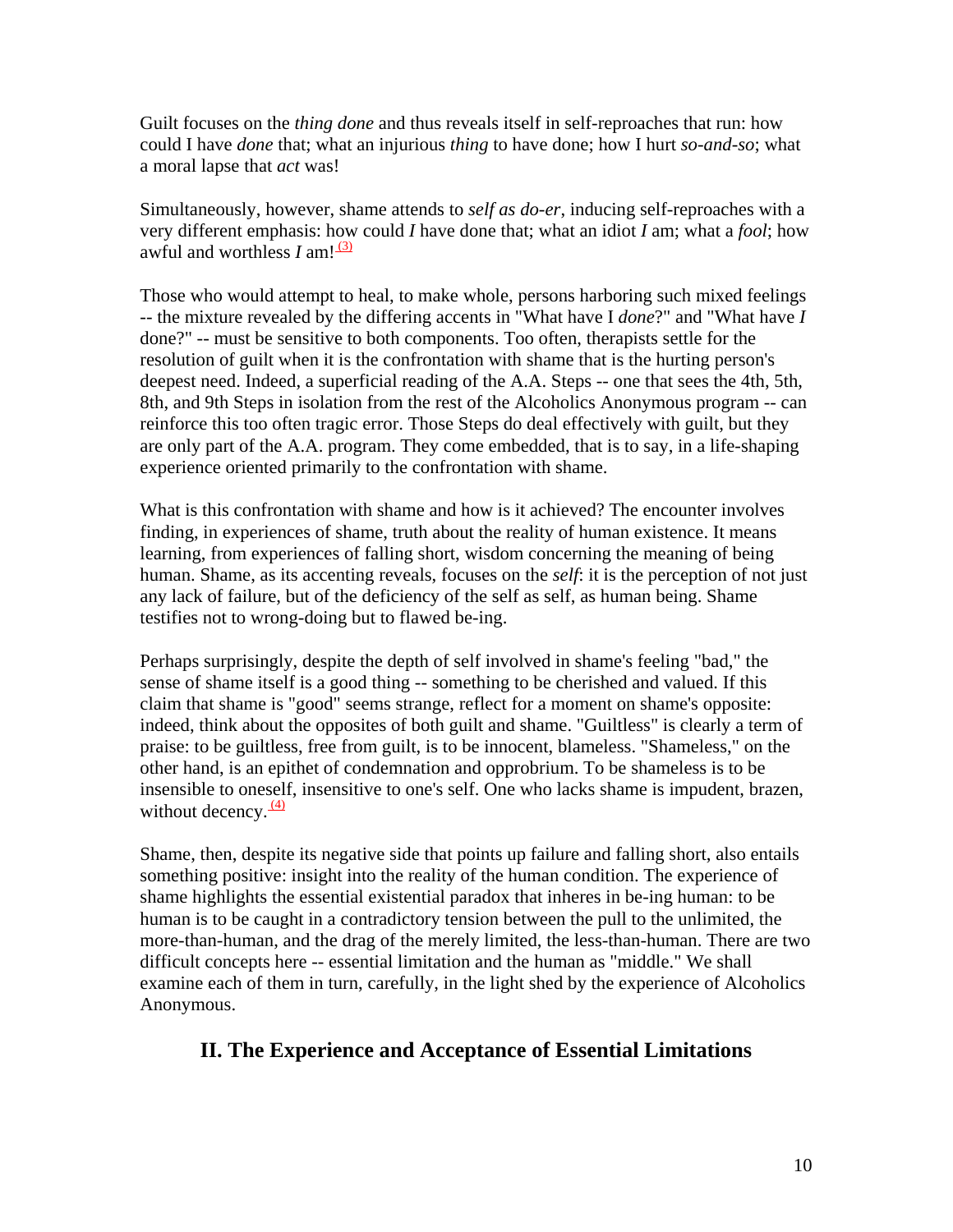Alcoholics Anonymous teaches as fundamental first truth the ultimate reality of personal essential limitation. "We admitted that we were powerless over alcohol -- that our lives had become unmanageable." A.A. addresses itself not to the thing, alcoholism, but to the person, the alcoholic; and the First Step of its program states clearly, simply, and thoroughly that the alcoholic is essentially limited. "Powerless . . unmanageable": the acknowledgment "I am an alcoholic" that is inherent in these admissions accepts as first truth personal essential limitation. The newcomer to Alcoholics Anonymous is thus led to admit, to accept, and to embrace fundamental finitude -- essential limitation -- as the definition of her alcoholic human condition.

The concept of "*essential* limitation" comes hard: if it poses problems for philosophers, how can it be learned by the lowly alcoholic -- indeed, not only learned but inculcated into the very marrow of his being? The program and fellowship of Alcoholics Anonymous accomplish this in several ways, ways that we shall explore in unfolding detail. Here, we focus on the first two: the idea of "alcoholic" and the significance of "the first drink."

The two are related. The "alcoholic," A.A. teaches, is one who cannot drink *any* alcohol safely. There is an essential "not" -- an inherent limitation -- in the very concept of "alcoholic." This "not" is an essential rather than an accidental limitation, because it applies to the first drink. We all know the gropings of the active alcoholic who realizes that he is in trouble -- his staunch efforts to stop drinking before drunkenness, his tortured attempts to determine what is "his limit": two drinks? four beers? only with meals? A.A., in teaching that "the first drink gets the alcoholic drunk," inculcates that the alcoholic does not "have a limit": she *is* limited -- and this is the meaning of essential limitation.

To be confronted by one's own essential limitation, to perceive oneself as essentially limited: these are narrowing, choking, tightening experiences. We experience these sensations in our innards, and we struggle against their implications with all our might. But struggle and might aggravate rather alleviate the pain. Although anyone who has felt that pain can never forget it, the sensation is difficult to name. Philosophers have called it *Angst* or *angoisse*; in English, the dreads of "anxiety" and "anguish." All of these terms derive from the same ancient source: ANGH, a primitive root the very sound of which conveys the sense of choked tightness gasped when something squeezes around one's throat. Although difficult to name, this sense is all too familiar to the alcoholic struggling with his addiction -- the clutching feeling of dread that arises from the recognition tha[t](http://hindsfoot.org/eksg.html#N_5_#N_5_)  one is out of control. ANGH is the rub of finitude, reminding of essential limitation.  $(5)$ 

Alcoholism is an experience of ANGH: it brings home the realization that to be human is to be essentially limited. The first response to this reminder is shame. The pain of ANGH arises, indeed, because something else within "being human" strives to reach beyond limitation and seeks to impose that one is not limited -- insists, in short, that any limitation marks the failure of falling short. Here, on the field of essential limitation, Alcoholics Anonymous first wrestles with the alcoholic's shame.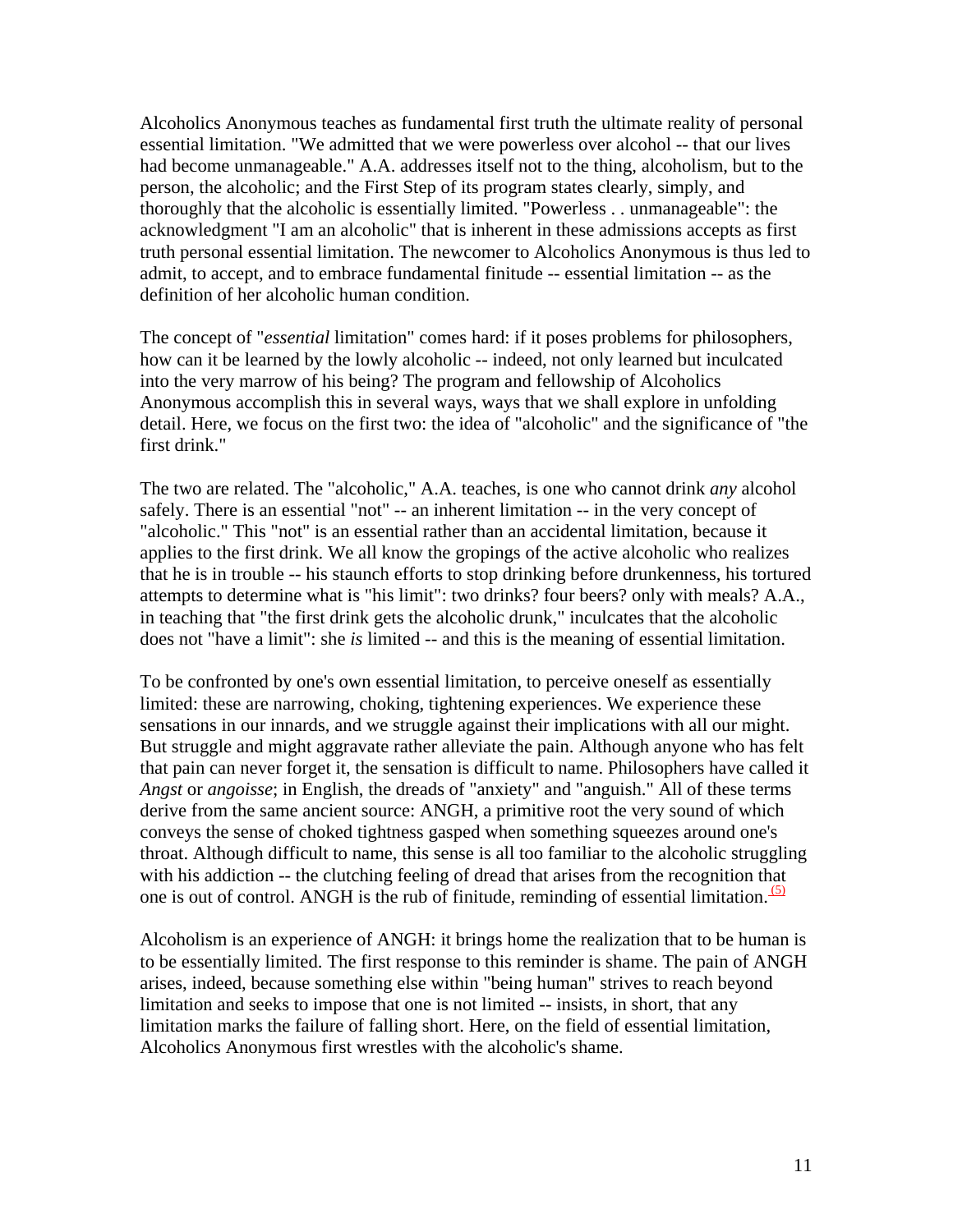The lesson is unwelcome and difficult; and therefore Alcoholics Anonymous teaches in several ways this insight that, because the first truth for the alcoholic is essential limitation, the first act required for the alcoholic to begin recovery is the acceptance of essential limitation. Most striking, perhaps, because so often misunderstood, is how A.A. inculcates this truth by applying the insight to itself.

At its very birth, Alcoholics Anonymous departed Oxford Group auspices because the Group, with its heritage of Christian perfectionism as revealed in its emphasis upon "The Four Absolutes," seemed both to demand and to claim too much. Because of this intuition that -- at least for alcoholics -- the problem of the Oxford Group, as well as one offputting aspect of all organized religion, was that they claimed to do too much, Alcoholics Anonymous focused attention on its own limitations. Thus, A.A.'s claim that its fellowship and program are "spiritual rather than religious" involves not so much a rejection of religion as a profession of the acceptance of limitation. This understanding is confirmed by another Alcoholics Anonymous axiom, one especially dear to the heart and pen of its only philosopher, William Griffith Wilson. Bill made the point consistently, in many private letters as well as in his published writings, that even as "spiritual," A.A. was but "a kindergarten of the spirit." $\frac{(6)}{10}$  He intended the image both to ensure A.A.'s own humility, its acceptance of its very real limitations, and to encourage A.A. members to grow in sobriety -- and spirituality -- in their own individual ways.

The fact of fundamental finitude and the need to accept this essential limitation pervade the fellowship and program of Alcoholics Anonymous. They are clear in the oft-repeated A.A. mottoes, "First Things First" and "One Day at a Time." The emphasis upon accepting limitation infuses A.A.'s own description of "How It Works" from the "Rarely" that opens that key fifth chapter of its Big Book, through the "tried to" that lies at the heart of its Twelfth Step, to its concluding qualification of its promise of "progress rather than  $\ldots$  perfection." $(7)$ 

Honesty concerning essential limitation is therefore the core of Alcoholics Anonymous. Such honesty thus becomes both the price and the reward, both the process and the purpose, of the A.A. member's First Step acceptance of himself as "powerless over alcohol." In a way suggestive of the psychoanalytic contract, Alcoholics Anonymous has intuited the existential truth that accepting the reality of self-as-feared is the essential precondition of finding the reality of self-as-is.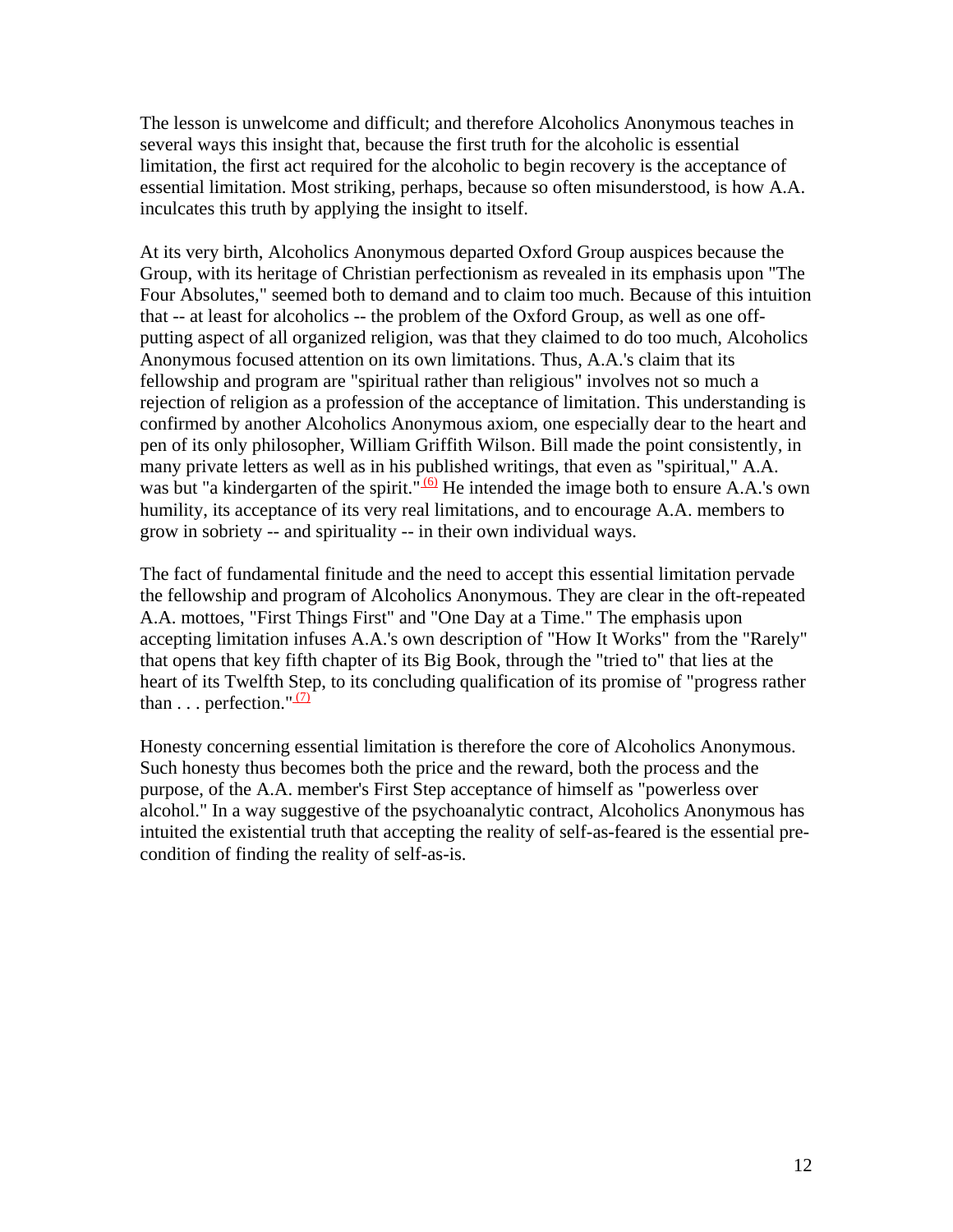

# **Part Two: Confronting Shame**

## **I. Shame and the Meaning of Being Human**

By its own example as well as by its core message, then, Alcoholics Anonymous teaches that there is a wholeness in limitation. This understanding echoes an ancient tradition of wisdom, which saw being human as being caught in the middle, containing a contradiction. To be human, according to this tradition, means to sustain the tension of always being pulled in two opposite directions: to be more than human and to be less than human.

This vision has haunted many thinkers. Two very different philosophers, whose thoughts span centuries, can clarify its meaning for us; for their insights anticipate two descriptions of alcoholic experience that may be heard detailed at virtually any meeting of Alcoholics Anonymous. Their vision posits an image: man, located on the scale of reality between "beast" and "angel," contains within himself *both* "beast" *and* "angel." To be human, then, is to experience from within the contradictory pulls to be both angel and beast, both more and less than merely human. Because of these contradictory pulls, to be human is to live in a tension: because one is pulled to both, one can exclusively attain neither. Yet the tension pinches and strains; and some humans strive to resolve it by becoming only one or the other, beast or angel.

Over three hundred years ago, the French mathematician and mystic Blaise Pascal observed of one such effort: "He who would be an angel becomes a beast." $(8)$  That is, the attempt to be more than human leads to being less than human. Early in the present century, the Spanish-born, Harvard philosopher George Santayana utilized the same image to make its complementary point: "It is necessary to become a beast if one is ever to be a spirit." $(9)$  To attain the heights of human existence, one must also touch its depths.

Together, these understandings and their point -- as both angel and beast, one cannot be only either -- embrace the core perception and process of Alcoholics Anonymous. In the A.A. understanding that can be heard, paraphrased, at any A.A. meeting, the alcoholic drank in the attempt or claim to be one or the other, angel or beast; the essence of sobriety resides in the acceptance that one is both -- that because one can be only both, the effort to be only one or the other dooms one to insatiable frustration.

This vision of the human as both angel and beast thus captures well the descriptions of drinking experience heard within Alcoholics Anonymous -- the vivid portrayal of the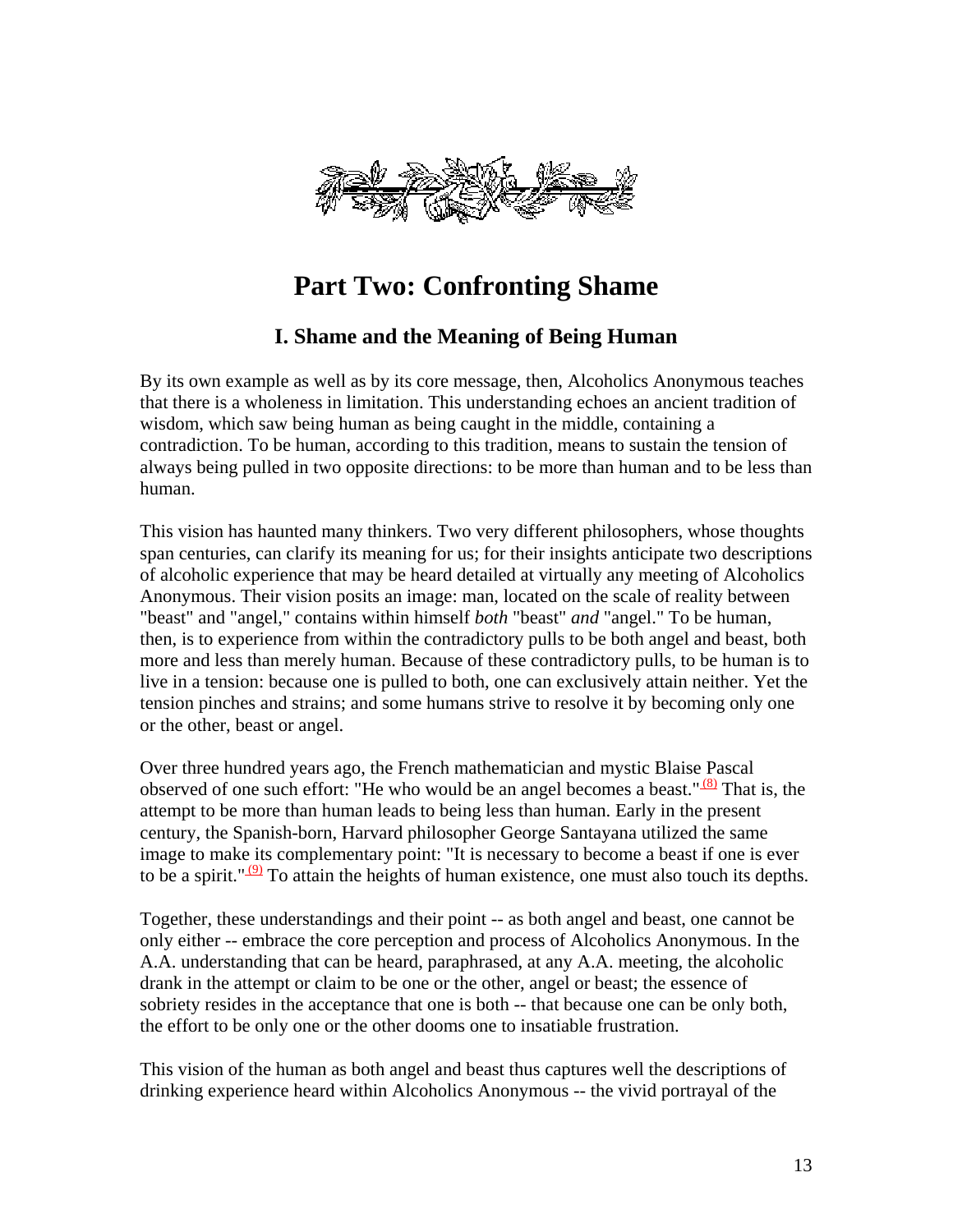heights and the depths reached for and even attained, only to have their opposites relentlessly and inevitably recur. This understanding of the meaning of being human emphasizes the essential incongruity -- the inherent conflict, contradiction, antinomy -- at the very core of the human condition. Much literature explores this theme of inherent incongruity, sensitively delineating the painful paradox of human aspiration conjoined with human finitude, human hope subverted by human limitation.

Yet the paradox need not be only painful. One of its modern students, the anthropologist Ernest Becker in his Pulitzer prize-winning study of *The Denial of Death*, has captured its essence in a striking phrase that not only can further our appreciation of the paradox but that can reveal the humor that lies on the other side of its pain. And that insight into humor can deepen our understanding of how Alcoholics Anonymous heals shame. In Becker's vivid and memorable image, to be human is to be "a god who shits." $(10)$ 

#### **The humor of being human**

Humor, in a definition that reflects itself, "arises from the perception of the juxtaposition of incongruity." We find funny the placing together of things that do not belong together: the portly, top-hatted, distinguishedly pompous gentleman slipping on a banana peel, for example. Humor and laughter may, of course, be aggressive and even cruel -- especially when the other is objectified rather than identified with. But when humor's incongruity is recognized as inherent -- a reflection of the essential contradiction of being human with which one identifies -- there can be no more healing, whole-ing, experience t[ha](http://hindsfoot.org/eksg.html#N_11_#N_11_)n the laughter that marks identifying acceptance of that paradoxical incongruity.  $(11)$ 

Such laughter characterizes meetings of Alcoholics Anonymous, revealing much about A.A.'s healing power. The stories told at these meetings exquisitely demonstrate the essential incongruity of the human condition, the humor inherent in being human.

I'd sit up all night, just about, watching the late late *late* movies, tears streaming down my face, thinking "Yes, that's how life really is, loveless and tragic"; and I'd toast each sad revelation with another warming swallow of booze. During the breaks I'd go out to the kitchen to get more ice, and passing the hall mirror I'd look soulfully at my image in it - with immense, enormous self-pity, but with no realization at all that the bleary-eyed, puffy, unshaven condition of my face and its booze-stinking breath just might have something to do with my being unloved.

#### Or:

When I first came around A.A., someone suggested that I get down on my knees each morning and ask for help to not take a drink that day. Well, I resented that! Me, kneel down and ask for help? No way . . . so I didn't come back, for a while. Instead I went back to drinking, my usual pattern, until one morning it came to me. There I was, in my accustomed morning position, kneeling on the cold tile of my bathroom floor with my arms wrapped around the toilet heaving my guts out. The thought crossed my mind that it wasn't the kneeling or the asking for help that bothered me -- after all, that's just what I was doing! It was that those A.A.'s wanted me to do it on a warm, carpeted floor with a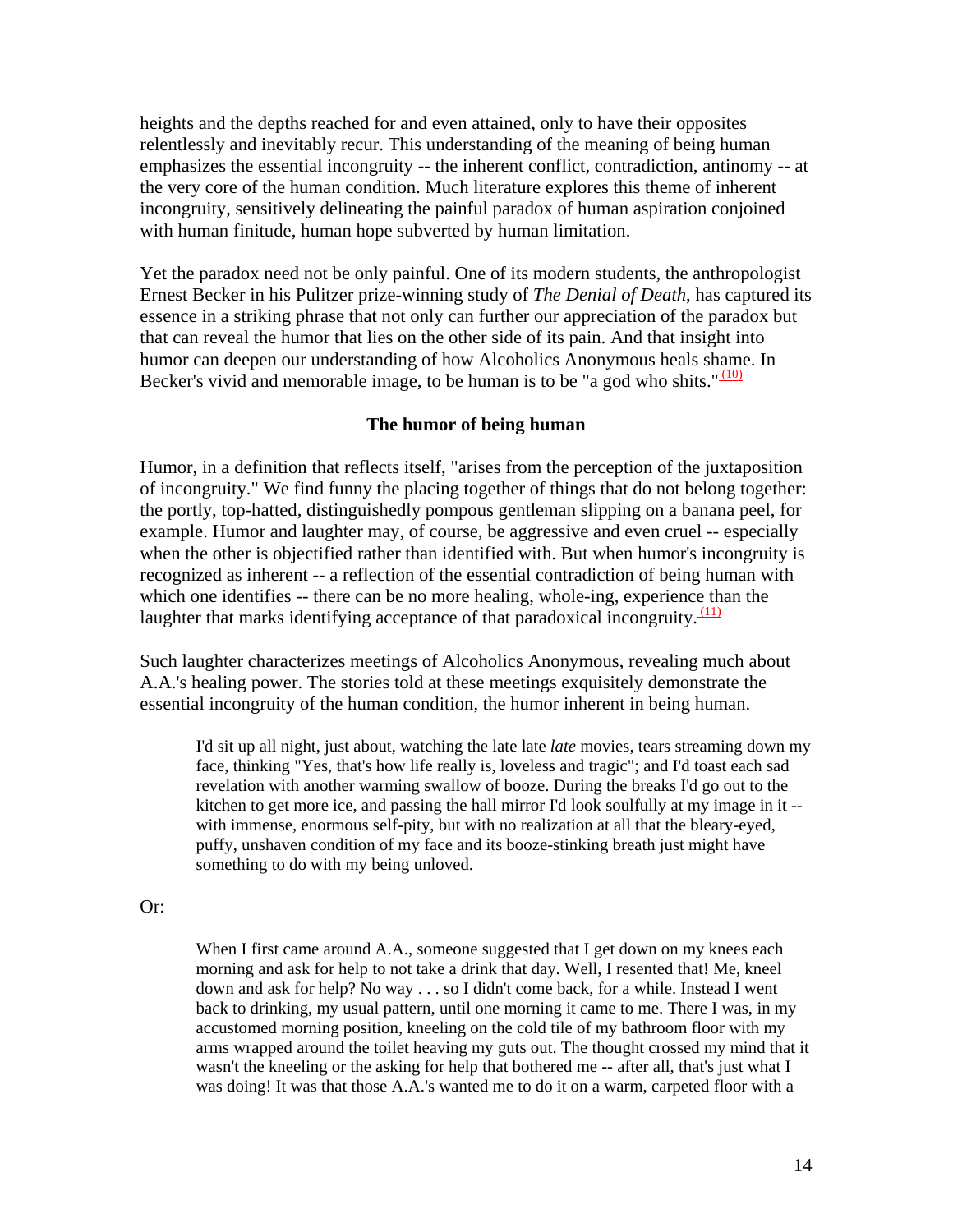serene stomach! And if that was what bothered me, maybe they were right and I *was* "sick," and so I decided to give you folks another try.

Such humor and the laughter that greets it are never aimed at others as objects, but at the contradictions within self illumined by the human experience described. A.A. laughter expresses appreciation of the insights into self garnered from the experience of others with whom one identifies. Thus, humor within Alcoholics Anonymous witnesses to A.A. members' acceptance of the paradoxical nature of the human condition -- essentially limited but inherently striving for the unlimited. In attempting and claiming to attain transcendence by their use of alcohol, alcoholics come to touch -- even to wallow in - the depths of their own finitude.

Recognizing the incongruity between that endeavor and its result frees from both. Such humor is neither veiled aggression nor mere compensation; it rather manifests the central animus of A.A.'s understanding of human nature. The human essence resides in the human condition's conjunction of infinite thirst with essentially limited capacity. Acceptance of this reality comes easily to the alcoholic who understands her alcoholism; the phenomenon of alcoholism replicates the essence of the human condition.  $(12)$ 

#### **II. Two Corollaries of Shame**

Its own example in accepting limitation and the gift of healing humor that its meetings offer are not the only ways in which Alcoholics Anonymous inculcates in its members the acceptance of essential limitation that enables constructive confrontation with shame. A.A.'s insight into the human condition suggests another understanding, one that illumines both its diagnosis and its healing of the alcoholic. As Bill Wilson never tired of reminding, "the alcoholic is an all-or-nothing person." [\(13\)](http://hindsfoot.org/eksg.html#N_13_#N_13_) The futility of this effort to deny the essential some-ness of the human experience manifests itself in especially two areas -- control and dependence.

In the A.A. understanding, the drinking alcoholic drinks alcohol in an effort to achieve control -- *absolute* control -- over his feelings and environment; yet his drinking itself is absolutely out of control. Similarly, the drinking alcoholic denies all dependence. She drinks in an attempt to deny dependence upon others, upon anything outside herself; but her dependence upon alcohol itself has become absolute. The alcoholic's problem, then, involves the demand for absolute control and the claim to be absolutely independent. A.A.'s healing attacks this double problem in a twofold way. First, the alcoholic is confronted with the facts that, so far as alcohol is concerned, he is absolutely out of control and absolutely dependent. Then, when this reality (contained in the very concept "alcoholic") has been accepted by the admission of "powerlessness over alcohol,"

Alcoholics Anonymous prescribes limited control and limited dependence.

An image, an ancient posture, clarifies the relationship between the human-as-middle and its corollaries of limited control and limited dependence. In the original, privately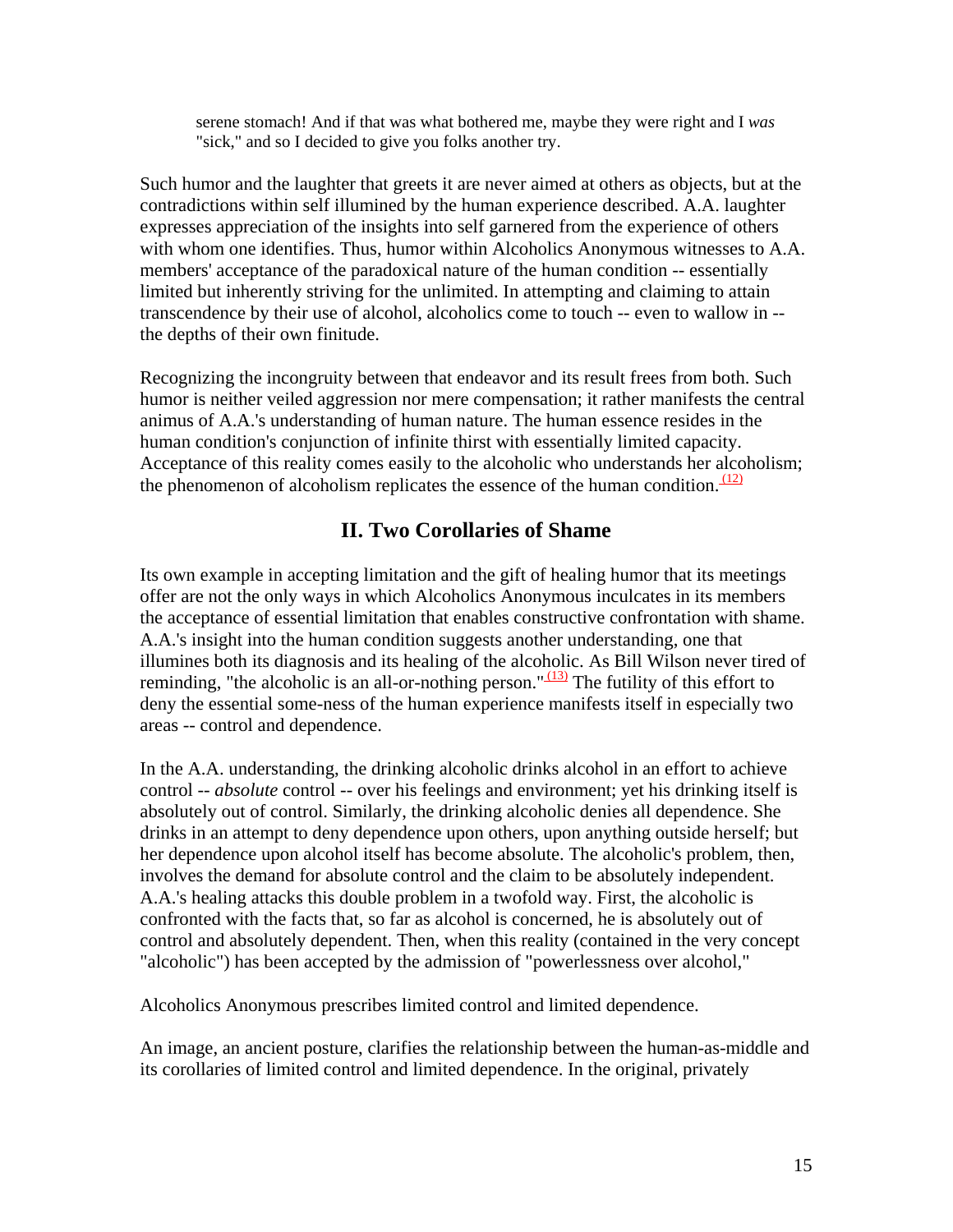published version of A.A.'s [T](http://hindsfoot.org/eksg.html#N_14_#N_14_)welve Steps, the Seventh Step opened with the phrase: "Humbly on our knees..." $(14)$ 

Kneeling, the Pietist posture, is a middle position -- half-way between standing upright and lying flat. A.A.'s interpretation of the alcoholic condition may be conceptualized around this image. The alcoholic is one who, in his claim to absolute independence and absolute control over alcohol, insists on trying to stand unaided, only to inevitably fall flat on his face -- often literally in the gutter. To the alcoholic lying prone, Alcoholics Anonymous suggests: "Get up on your knees -- you can do something, but not everything." Later, in the alcoholic's progress toward sobriety, A.A. often has occasion to temper tendencies to grandiosity with a similar suggestion: "Get down on your knees - you can do something, but not everything." A.A.'s insight into the middleness of the human condition -- its limited control and limited dependence -- linchpins the fellowship's total approach to the alcoholic, drinking or sober.

The emphasis on control as limited, as neither absolute nor to be abdicated, pervades the A.A. program. "You can do something, but not everything": A.A. members are warned against promising to "never drink again." They learn, rather, "not to take the first drink, one day at a time." They learn to pick up the telephone instead of the bottle. They are encouraged to attend A.A. meetings, which they can do, rather than to avoid all contact with alcohol, which they cannot do. The A.A. sense of limited control is admirably summed up in the famed "Serenity Prayer" that the fellowship originally borrowed from a newspaper obituary: "God grant me the serenity to accept the things I cannot change, the courage to change the things I can, and the wisdom to know the difference." $(15)$ 

The "can" and "cannot" of the Serenity Prayer well inculcate the concepts of limited control and limited dependence. They also clarify the depth of the dedication of Alcoholics Anonymous to human freedom. In the A.A. understanding, alcoholism is an obsessive-compulsive malady: the active alcoholic is one who *must* drink, who *cannot*  not-drink. Therefore the alcoholic who joins the A.A. fellowship and embraces its program does not thereby surrender her freedom to drink; rather, she gains the freedom to not-drink -- no small liberation for one obsessively-compulsively addicted to alcohol. Within Alcoholics Anonymous, indeed, the passage from "mere dryness" to "true sobriety" consists precisely in the change of perception -- perspective -- by which the A.A. member moves from interpreting his situation as the prohibition, "I cannot drink" to understanding its deeper reality as the joyous affirmation, "I *can* not-drink."

For the alcoholic, freedom consists in not drinking; and, as any sober A.A. member will readily testify, there is a world of difference between the necessary first stage of accepting the limitation "I cannot drink" and embracing the freedom of the happy new reality "I can not-drink." A.A.'s success derives in no small part from the fact that it is the only modality for the healing of alcoholics that contains a philosophy that embraces and teaches such an understanding of the reality of human freedom.

"Limited control," however, is but one side of the coin of human freedom: its obverse face reveals limited dependence. Here, the philosophy of Alcoholics Anonymous again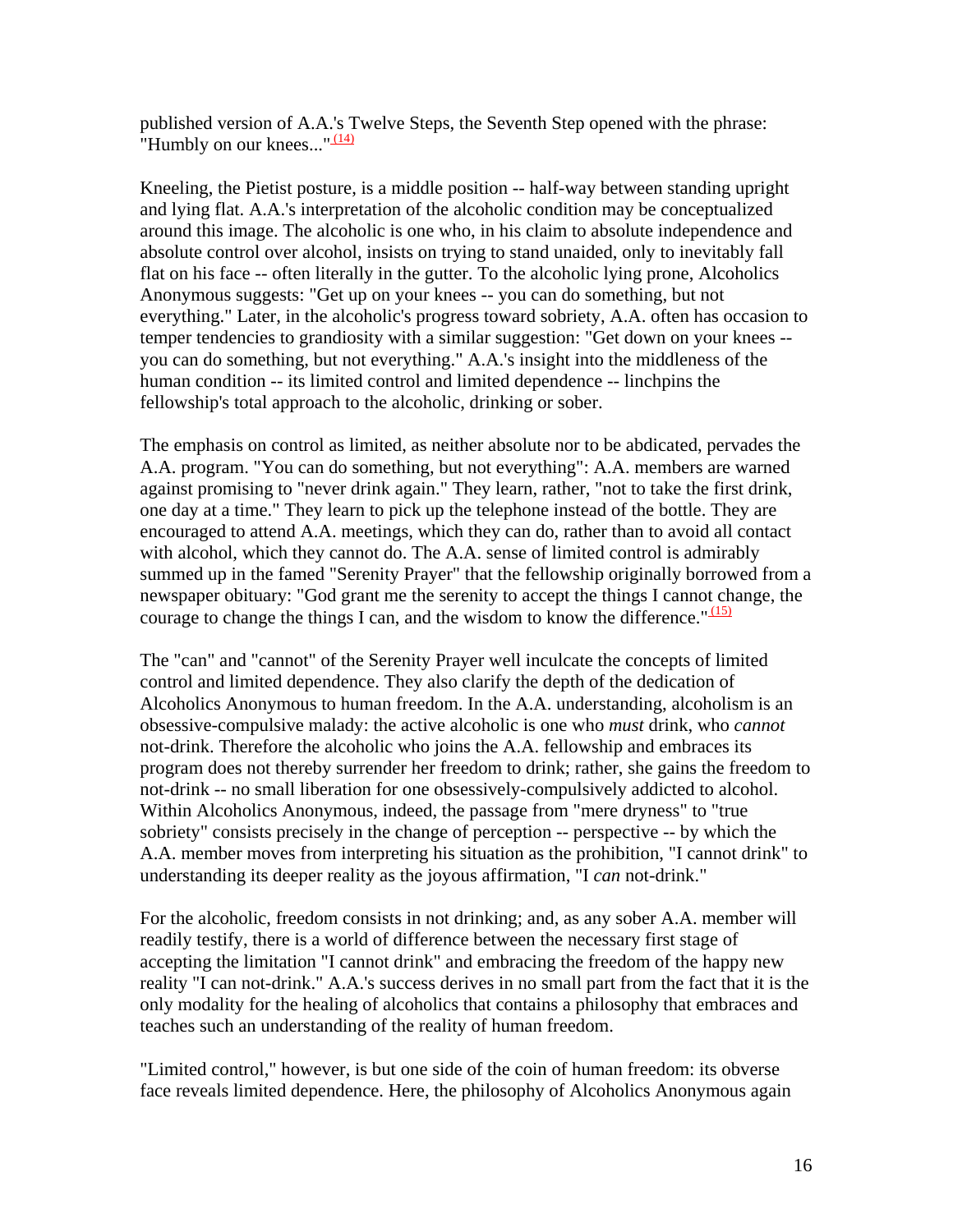subtly challenges a frequent, modern assumption. Most therapies approach the alcoholic from a point of view that sees all dependence -- but especially the dependence that binds the alcoholic to his chemical -- as humiliating and dehumanizing. They tell the alcoholic that maturity -- becoming fully human -- involves overcoming all such dependencies. Diagnosing alcoholism, virtually all modern therapies proclaim that the alcoholic's problem is "dependence on alcohol," and they endeavor to break the alcoholic's dependence.

The larger-wisdomed insight of Alcoholics Anonymous does not exactly contradict this understanding. Indeed, A.A. agrees with and accepts this diagnosis that the alcoholic's problem is "dependence on alcohol." But Alcoholics Anonymous locates the definition's deeper truth by shifting its implicit emphasis. A.A. interprets the experience of its members as revealing that the alcoholic's problem is not "*dependence* on alcohol," but "dependence on *alcohol*." To be human, to be essentially limited, Alcoholics Anonymous insists, *is* to be essentially dependent. The alcoholic's choice -- the *human* choice -- lies not between dependence and independence, but between that upon which one will acknowledge dependence: a less than human substance such as alcohol within oneself, or a more than individual reality that remains essentially outside -- beyond -- the self.

## **III. The Qualities of Shame**

We seem, perhaps, to have come a long way, a far distance, from our stated topic of shame and guilt. Yet have we? Shame, recall, arises from the feeling of failure, from the sense of falling short. But, in the understanding of the human condition mediated by Alcoholics Anonymous, to be human *is* to fall short. Any healing of shame, then, must confront the inevitability of falling short that the alcoholic -- or any other "all-or-nothing person" -- seeks to avoid or to deny by such measures as the use of alcohol.

How is this to be done? The confrontation with shame, the acceptance of self as essentially limited, involves two stages: (1) recognizing shame for what it is, and especially its distinction from guilt; (2) finding and applying the mode of healing that enables one to live constructively with one's own essential limitation and therefore with that positive shame without which one becomes "shameless." We turn then, first, to the qualities that characterize shame: avenues that open to touching shame and therefore to embracing one's own essential limitation.

Three characteristics of shame -- or better, of its occasion -- both aid in distinguishing shame from guilt and illumine the nature of the essential limitation that lies at the core of being human. Guilt, recall, arises from the violation of some restraining boundary: it characteristically has to do with moral transgression, results from a voluntary act, and tends to be proportionate to the gravity of the offense committed. Shame, in contrast, can be recognized because it may be evoked by a non-moral lapse, may arise for an involuntary act, and tends to be magnified by the very triviality of its stimulus.

#### **The non-moral**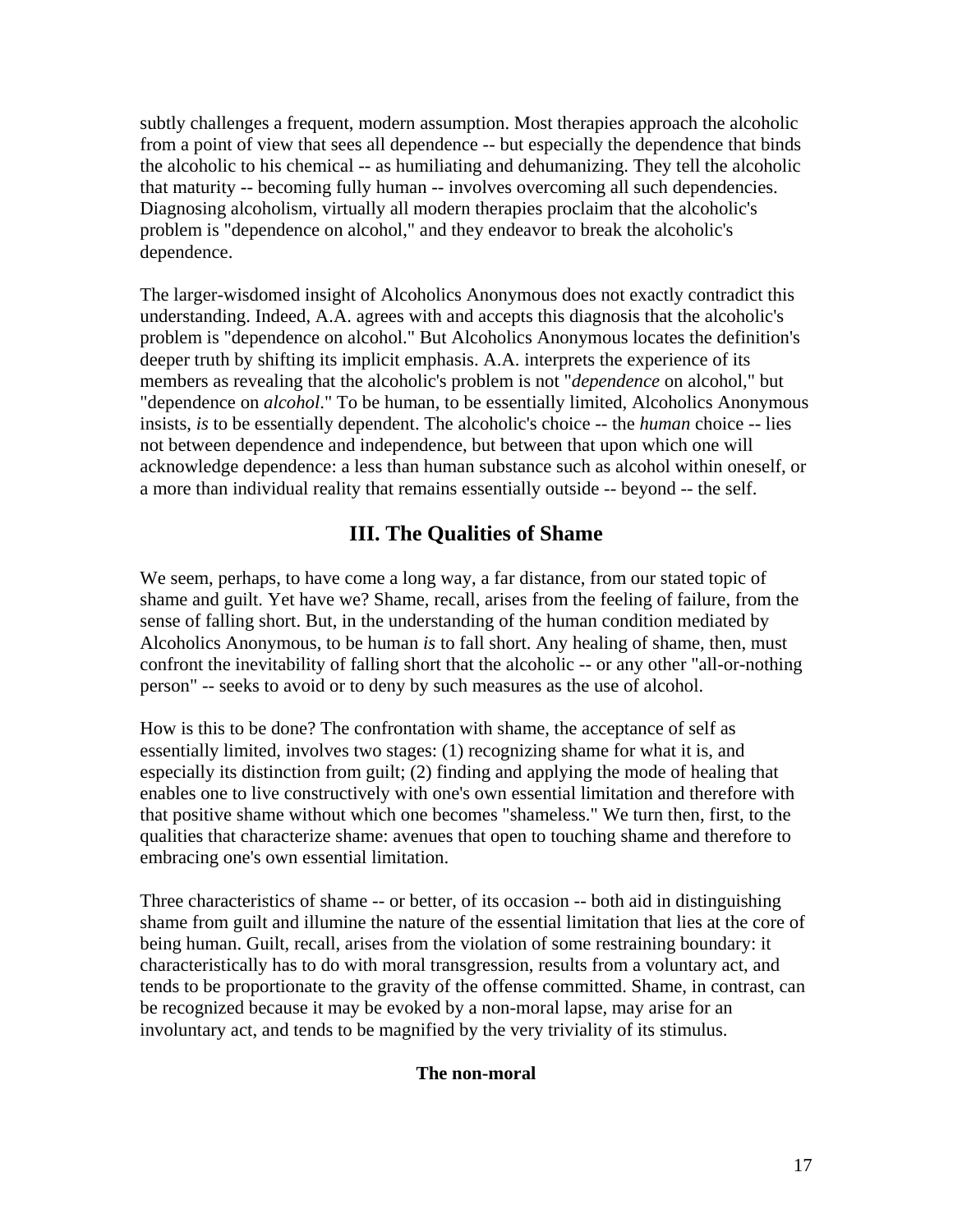Shame may arise from either a moral or a non-moral lapse. For some, the possibility of non-moral shame provides the key to understanding its differentiation from guilt. Two cases of non-moral shame are especially relevant in the present context: failure in love and the failure of sickness.

Perhaps the most common source of non-moral shame is disappointment or frustration, and specifically disappointment in love. One who seeks to win another's love, and fails, suffers not the guilt of moral transgression but the constricted hollowness of felt inadequacy. Experiences of defeat, disappointment, frustration, or failure evoke shame. Guilt, as transgression, always involves aggression: one feels guilty about the aggression. Shame, although it may involve an aspect of aggression, arises over the attempt's failure rather than over the attempt itself.  $\frac{(16)}{2}$ 

Both the "disease-concept of alcoholism" and A.A.'s emphasis on alcoholism as "malady" serve to bring the alcoholic's drinking under the heading of shame.  $(17)$  To be ill is not to transgress, but to fall short. One large contribution of Alcoholics Anonymous has been to remove alcoholism from moral categories. This removal, of course, is more easily claimed than achieved; but distinguishing between guilt and shame can help further that achievement.

The alcoholic who knows from experience that she should not drink alcohol but who obsessively-compulsively does drink it will of course and inevitably feel "bad." If she knows only the category of guilt, she cannot help but judge her drinking to be somehow a moral transgression. Learning the disease concept enables transcending guilt by inviting confrontation with shame. A.A.'s contribution here is to distinguish clearly between the guilty feeling of wickedness and the shamed sense of worthlessness. The experience of Alcoholics Anonymous teaches that the alcoholic's key problem is not that he is wicked, but that he feels worthless. A.A.'s healing, then, touches most deeply not guilt but shame.

#### **The involuntary**

The concept of disease and the experience of many diversely sick people who are ashamed of their illnesses also clarify the second characteristic of occasions of specifically shame -- their involuntariness. That shame arises involuntarily, from the failure of choice, should be clear from its very concept as outlined near the beginning of this piece. Guilt implies choice; haggling over guilt often focuses upon the question of how free was the choice, but the fact of choice is assumed. Shame, on the other hand, occurs over a falling short, a *missing* of the mark, a *failure* of powers.<sup>d</sup>

<sup>d</sup> A "missing of the mark": those familiar with ancient languages or theological thought may recognize the concept of *hamartia* -- an ancient term for "sin."

Involuntariness is a necessary concomitant of shame's focus upon the deficiency of self. The core of the pain in shame arises from the insufficiency of will. An example may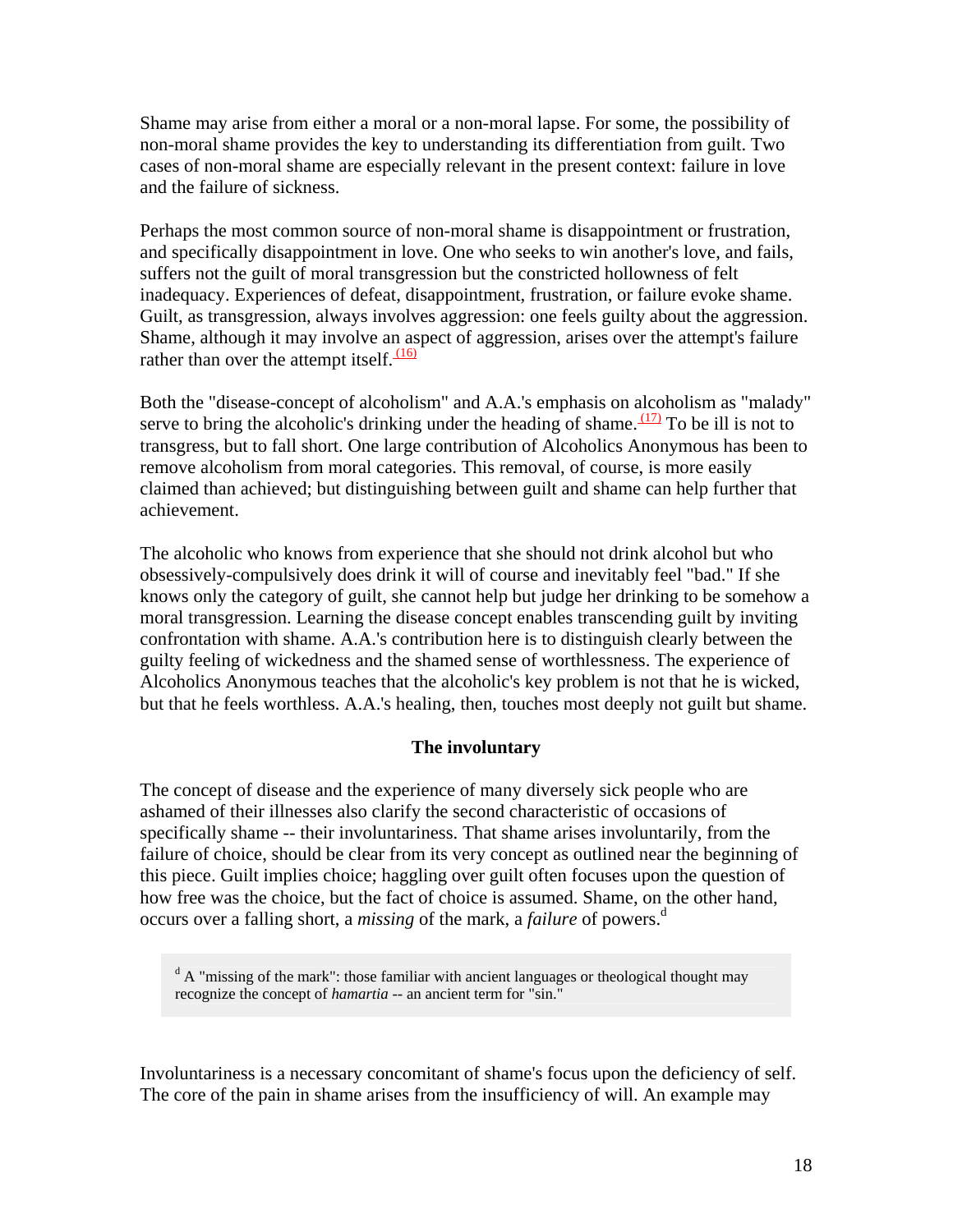clarify. One seduced into adultery might feel both guilt and shame: guilt over the violation of the marriage promise; shame at falling short of the marriage ideal. The man who finds himself sexually impotent with a woman he loves will feel predominantly shame: the question of morality does not enter, and -- at least in his conscious mind -- his sexual disability is anything but voluntary.

When an alcoholic says "Why?": "Why do I drink (or do x)  $-1$  know I don't want to!" someone imbued with the philosophy of Alcoholics Anonymous knows better than to try to probe and to prove that he really did want to. The A.A. answer, accepting involuntariness, is simple. "You didn't want to, but you did. You did because you are an alcoholic. That is what an alcoholic is: one who drinks when he doesn't want to. The answer to 'Why' lies not in your will or in some unconscious drive, but in the fact that you are an alcoholic . . . the simple fact that you are 'all too human.'"

Experiences of shame are valuable because, by their involuntariness, they teach about the limitation of human will. The alcoholic cannot will to not-drink any more than the insomniac can will to fall asleep. The example is exact; for, in both cases, one can will the means, but any attempt directly to will the end proves self-defeating. There are, it seems, two distinct kinds of "will," two different realms in which human will operates. In some matters, will chooses to move in a certain direction; in others, will chooses to possess a particular object. Problems arise when we attempt to apply the will of the second realm -- the utilitarian will that chooses objects -- to those portions of life that, because they are directions or orientations, wilt or even vanish under such coercion.

Let me try to clarify by suggesting a few other examples, probably familiar to anyone, of this distinction: I can will knowledge, but not wisdom; submission, but not humility; selfassertion, but not courage; congratulations, but not admiration; religiosity, but not faith; reading, but not understanding; physical nearness, but not emotional closeness; dryness, but not sobriety.<sup>e</sup>

<sup>e</sup> Several of these examples, and the ideas in this and the following paragraph, have been suggested and are treated at greater depth in two essays by Leslie H. Farber: "Thinking About Will" and "Will and Anxiety," in *Lying, Despair, Jealousy, Envy, Sex, Suicide, Drugs, and the Good Life* (New York: Basic Books 1976), pp. 3-34.

Because shame often arises from the failure of the effort to will what cannot be willed, experiences of shame contain an important lesson, and not only for the alcoholic. To know shame is to realize that certain things -- the realm of orientation and direction, as in the examples above -- fall beyond the scope of the utilitarian will that chooses objects. This realization is important because a major source of anxiety is the effort to will what cannot be willed. The addict seeks chemical relief from such anxiety because drugs -- for example, alcohol -- offer the illusion of healing this split between the will and its impossible goal. Addiction, indeed, *is* the effort to will what cannot be willed.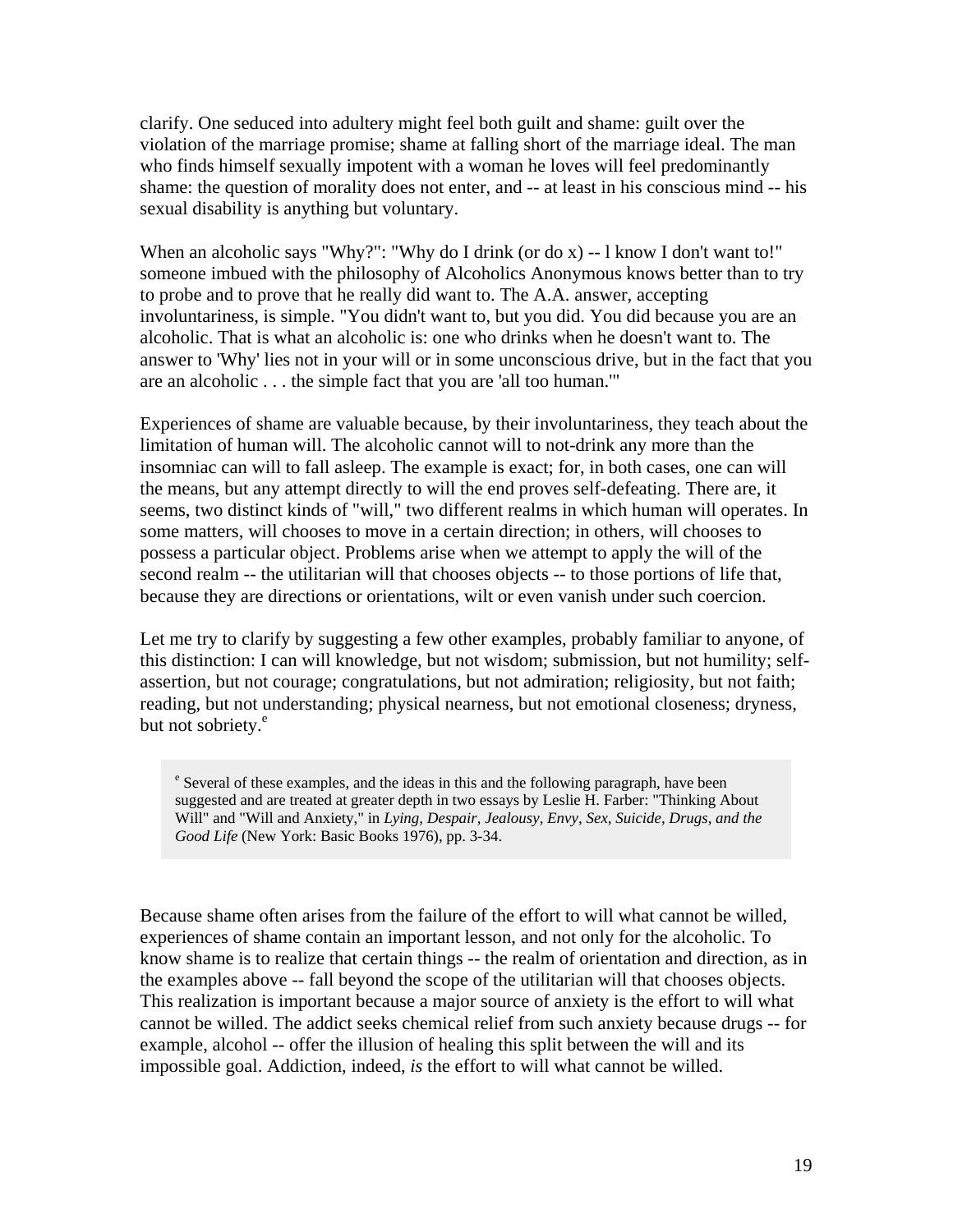The recovering alcoholic or addict knows that such chemical pacification is "illusion," but its remembered attractiveness can haunt one pinched by the pain of anxiety. Insofar, then, as will and its failure enter into the alcoholic's problem, experiences of shame offer a potent reminder of the essential limitation of will with which the alcoholic -- like any human -- must learn to live.

#### **The trivial**

The third and final characteristic of shame to be examined is the apparent disproportion that renders shame literally so monstrous an experience. Usually, the depth and extent of guilt correlate with the gravity of the offense: the more serious the transgression, the greater the guilt. Shame, on the contrary, tends to be triggered by the most trivial of stimuli, by some seemingly small and even picayune detail. Such details, precisely as trivial, reveal most unmistakably the deficiency of self as self rather than as violator of some abstract code. The employee who embezzled ten thousand dollars, when he comes to doing his Eighth and Ninth -- amends -- Steps, tends to feel predominantly guilt. The person who has cadged quarters off his co-workers' desks, who has habitually ignored the office coffee-pot's plea for coin contributions, will feel more shame than guilt. If a sensitive therapist can tap that shame, can touch that triviality, she will more acutely and thoroughly help one contemplating A.A.'s Eighth and Ninth Steps to confront himself as he is. The trivial invites examining "What kind of person am I to have done that?" The more trivial the "that," the more readily the emphasis moves to "person." $\frac{(18)}{(18)}$ 

The disproportion that tends to inhere in shame -- its tendency to be greater according as its stimulus is smaller -- reveals another intriguing facet of shame that renders it especially appropriate for the kind of healing made available by Alcoholics Anonymous. In one sense, albeit not technically, shame is addictive. The disproportion inherent in it serves to magnify shame, for one becomes ashamed at the very inappropriateness of one's reaction, and therefore ashamed of shame itself. Perhaps because of this insatiable quality in shame over the trivial, it is upon the disproportion inherent in experiences of shame that the program of Alcoholics Anonymous fastens in turning shame to constructive use.

Alcoholics Anonymous locates the "root of [the alcoholic's] troubles" in the selfishness of "self-centeredness" -- in pride.  $(19)$  The drinking alcoholic tends to deem himself exceptional, different, special; and this tendency does not suddenly cease in early sobriety. Thus, one trap for the newly recovering alcoholic, freshly enthusiastic about his dawning recovery, lies in the temptation to judge himself, as he reviews his personal history of alcoholism, especially "wicked." As one observer acutely noted of both drinking and sober alcoholics: "The alcoholic's problem is not that he feels, 'I am a worm,' nor even that he feels, 'I am very special.' The main obstacle to recovery is that the alcoholic is convinced that 'I am a very special worm.'" Admittedly, the telling of stories at Twelve-Step meetings can on occasion exacerbate this problem by degenerating into "Can you top this?" competitions. Yet as usually and properly used, the telling of stories at such. meetings, and especially the program's Fifth Step, offer a healing that skirts the "very special worm" trap.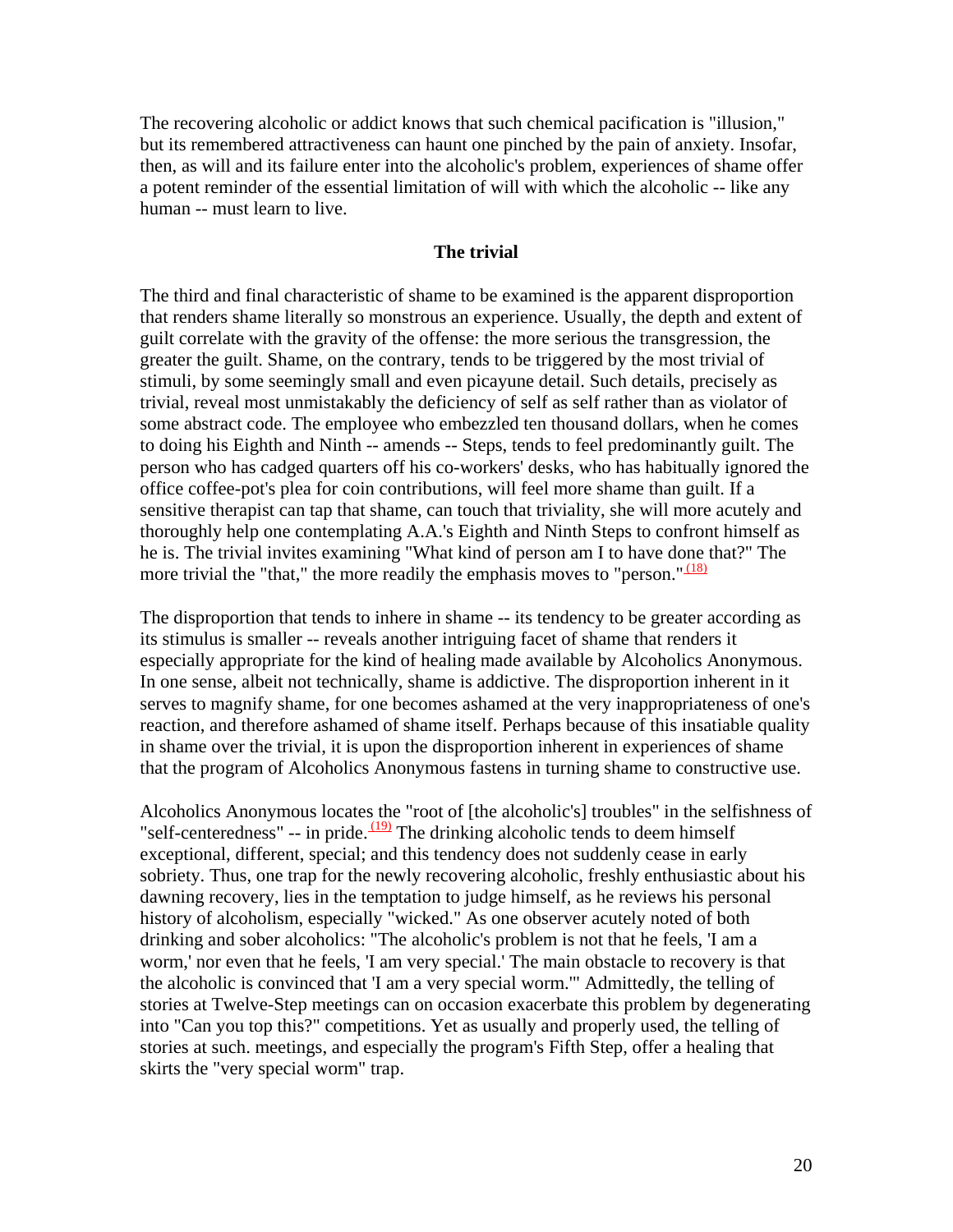"Admitted to God, to ourselves, and to another human being, the exact nature of our wrongs." Such confession is, of course, ancient religious practice. Yet within Alcoholics Anonymous as within its parent Oxford Group, this practice ministers to shame more than to guilt. The essential point was already clear in the Oxford Group understanding: "This sharing leads to the discovery that sins we thought were so bad are quite run-of-themill. The regard of one's sins as particularly awful is a vicious form of pride that is overcome by sharing."  $(20)$  A.A.'s Fifth Step, like its practice of story-telling, serves to inculcate a similar awareness: the alcoholic, essentially limited, is very ordinary. This is why A.A.'s Fifth Step is presented as ending "the old pangs of anxious apartness" and beginning the alcoholic's "emergence from isolation." $(21)$ 

#### **IV. Shame, Exposure, Denial, and Hiding**

Because of the disproportion inherent in shame, because shame's stimulus is so often trivial and shame itself therefore usually so surprising, experiences of shame are experiences of exposure. Experiences of shame throw a flooding and searching light on what and who we are, painfully uncovering unrecognized aspects of personality. Exposure -- *exposure to oneself* -- lies at the heart of shame.

The root meaning of the word "shame" implies this process: to uncover, to expose, to wound. Experiences of shame are thus experiences of the exposure of peculiarly sensitive, intimate, vulnerable aspects of the self. The exposure may be to others; but, whether others are involved or not, the significant exposure is always to one's own eyes. An incident described by Somerset Maugham in his study *Of Human Bondage* vividly penetrates to the essence of shame as the exposure to oneself of one's own weakness.  $(22)$ 

The protagonist in the story, Philip, as a new boy at school, was ragged by his classmates who demanded to see his clubfoot. Despite his almost obsequious desire for friendship, Philip adamantly refused to show his handicap. Finally, one night, a group of boys attacked Philip in his bed, and the school bully twisted his arm until Philip stuck his leg out of the bed to let them see his deformity. The boys then laughed and left. And then,

Philip . . . got his teeth in the pillow so that his sobbing should be inaudible. He was not crying for the pain they had caused him, nor for the humiliation he had suffered when they looked at his foot, but with rage at himself because, unable to stand the torture, he had put out his foot on his own accord.

Exposure to others of his physical deformity was less painful to Philip than the exposure to himself of his own weakness.

Alcoholism -- indeed, any form of addictive dependency -- often arises from and usually is connected with the effort to conceal such weakness, to prevent its exposure to oneself. The alcoholic or addict uses his chemical in order to hide, and especially to hide from himself. Th[e](http://hindsfoot.org/eksg.html#N_23_#N_23_) endeavor to hide reveals that the critical problem underlying such behavior is shame. $\frac{(23)}{2}$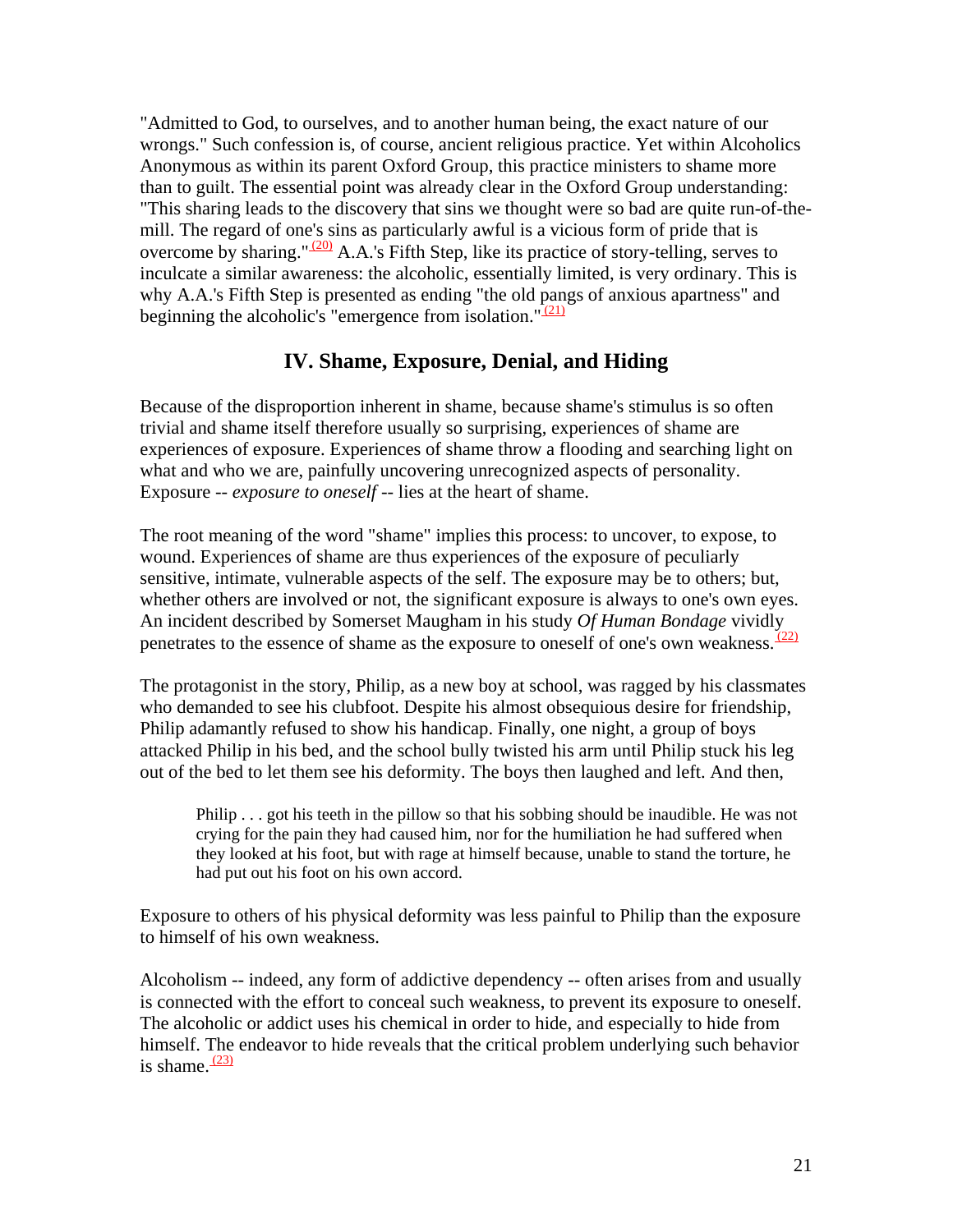Guilt moves to solving problems; shame leads to hiding feelings. "Wanting to be absolved of guilt is not the addict's problem." Usually, the addicted person within herself is pleading passionately to be able to feel guilty. Guilt-oriented therapies, however sophisticated, fail because the addict or alcoholic cannot "mend his ways" or, by willing it, "grow up." He must maintain his addiction precisely to conceal his unendurable shame from himself. Any interference with his addictive dependency threatens to reveal that shame and therefore becomes "a primary survival threat." In any case in which the avoidance of pain -- the existential pain of shame -- plays a basic part in the organization and maintenance of the psychopathology, effective healing must address itself first to the existential nature of that pain and shame.

This is one reason why effective treatment for the alcoholic involves *caring* rather than *curing*. The approach of Alcoholics Anonymous utilizes the realization that to induce - or, more exactly, to allow -- humiliation can be an important initial therapeutic goal. The informal format of A.A. meetings, their atmosphere of badinage and humorous confrontation, is well-designed to achieve this goal.

An often-acted-out image may help to clarify: Any hurting person who seeks help brings to therapy a tiny, flickering flame of self-esteem. Classic, guilt-oriented therapies strive to nourish that tiny glimmer, to enlarge self-esteem. The initial response of Alcoholics Anonymous is different. The newcomer who leads from self-esteem meets with caring confrontation: he is offered, for example, a carefully half-filled cup of coffee. Such confrontation of lingering denial invites the hesitant newcomer both to acknowledge the fact of his shakes and to realize that the coffee-server who recognizes the shakes accepts them -- and him. The message is less "It's okay" than "It's tough, but I've been there too." Any flicker of self-esteem that signals denial of the felt-worthlessness of shame is gently quashed rather than nourished within A.A. Why? Because A.A. experience testifies that, until that denial is shattered, its own constructive healing cannot be effective. The alcoholic must confront self-as-feared if he is ever to find the reality of self-as-is.

This understanding captures the insight of Dr. Harry Tiebout in his classic psychiatric exploration of the healing dynamic operative in Alcoholics Anonymous.  $(24)$  Tiebout distinguished between "compliance," which he saw as worse than useless because it obscured the obsessive-compulsive nature of alcoholism, and "surrender," which he presented as the key to the process of recovery. Tiebout's "compliance" may be understood as motivated by guilt; "surrender," as enabled by the alcoholic's acceptance of his shame.

Denial, Tiebout realized, could continue despite acknowledgment of -- despite even attempts at reparation for -- guilt. Guilt may even be a defense against confronting and accepting what is denied, as when the alcoholic accepts responsibility for what he has done when drinking as preferable to admitting that the drinking itself was beyond his control. Real guilt fears punishment and tries to escape it. The shamed person, on the other hand, for example the alcoholic just described, may seek and embrace punishment - - even by admitting "guilt" -- as a confirmation aiding denial of what is most deeply feared: his own failure of being, his sense of having failed as a human being.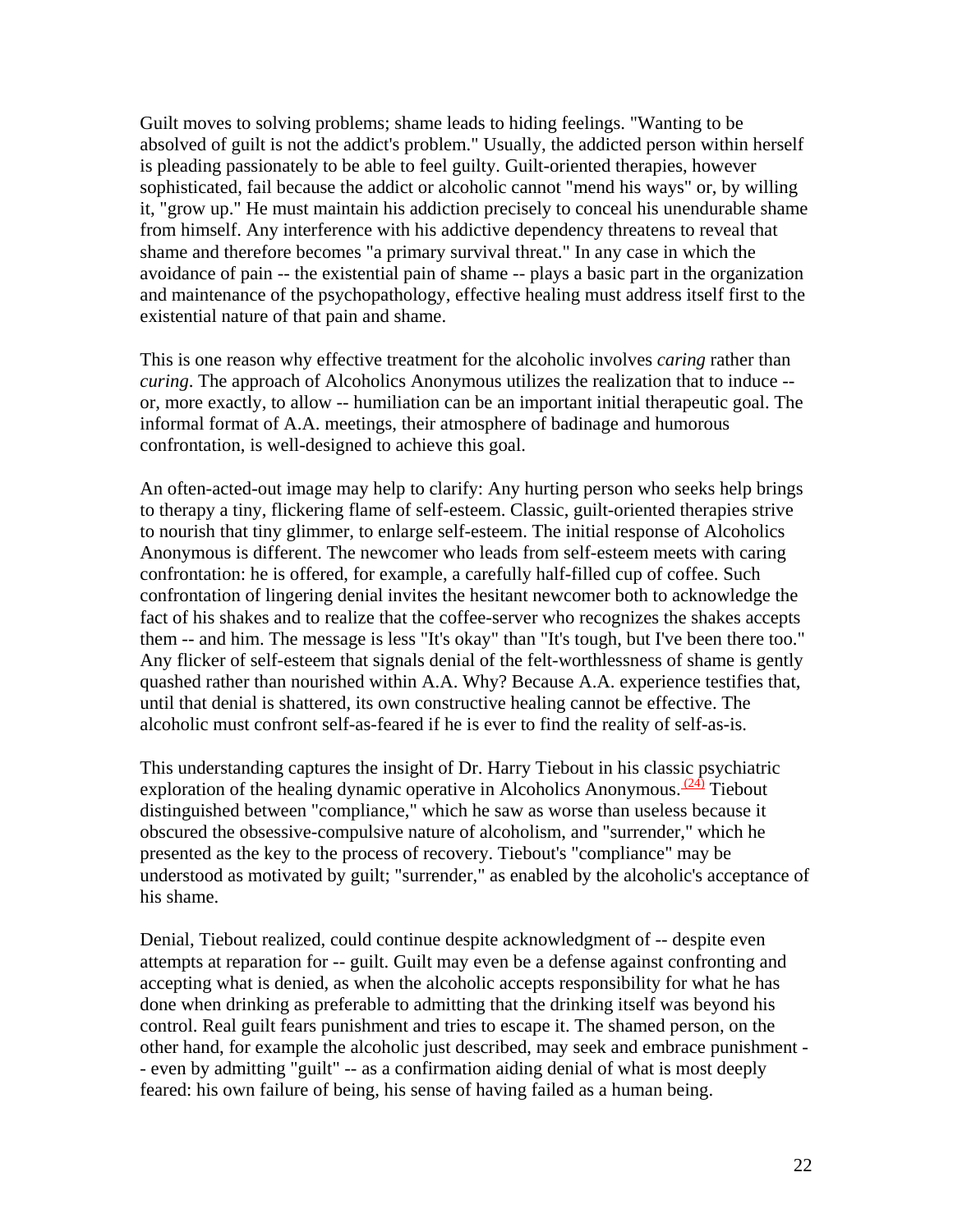

# **Part Three: The Healing of Shame**

## **I. Needing Others**

In order to get beyond this hiding, in order to transcend this denial, in order to succeed as a human being, any human being needs others. Despite the far too common misunderstanding that has confused shame with embarrassment, "others" are not the problem in shame; they are its solution.

Because of their essential limitation, human beings have needs. The denial of essential limitation usually manifests itself not directly, but in the denial of need. The alcoholic's denial of need is twofold: his denial of his need for alcohol blends into and intertwines with his denial of his need for others. Early in the process of alcoholism, the alcoholic denies that it is his unmet because insatiable need for others that leads him to seek comfort or excitement in alcohol. "A few drinks" become more important than the people at a party, for example, as alcohol becomes a surer source of satisfaction than human interaction. Later in the process, after a few failures of "I can stop whenever I want to" (denial of the need for alcohol) the denial becomes again of the need for others: "Just leave me alone -- I can lick this thing by myself."

Alcoholics Anonymous breaks through these twin denials of need. As fellowship, A.A. invites the alcoholic to discover her own need for others by being the one place where the alcoholic herself is needed, and needed precisely and only *as* alcoholic. This leads to selfidentification as "alcoholic," and thus to admission of the need for alcohol. As program, A.A. builds on the admission of the need for alcohol -- "I am an alcoholic" -- ever deepening awareness of one's need for others. The Twelve Steps of the program of Alcoholics Anonymous begin with the word "We," and A.A. ever emphasizes that it is "fellowship" as well as "program." Thus, the vicious circle of denial of need -- for alcohol and for others -- is broken and replaced by a twofold, mutually enhancing admission of need.

The "need for others" is, of course, the most famous facet of Alcoholics Anonymous. Those outside A.A. often regard it condescendingly, interpreting it away as "the substitution of a social dependence for a drug dependence["](http://hindsfoot.org/eksg.html#N_26_#N_26_);  $\frac{(25)}{25}$  or as "accepting the emotional immaturity of alcoholics and supplying a crutch for it.  $\frac{20}{20}$ 

Yet independent observers have also recognized positive aspects in the acceptance of the human need for others as inculcated by Alcoholics Anonymous. One psychiatrist located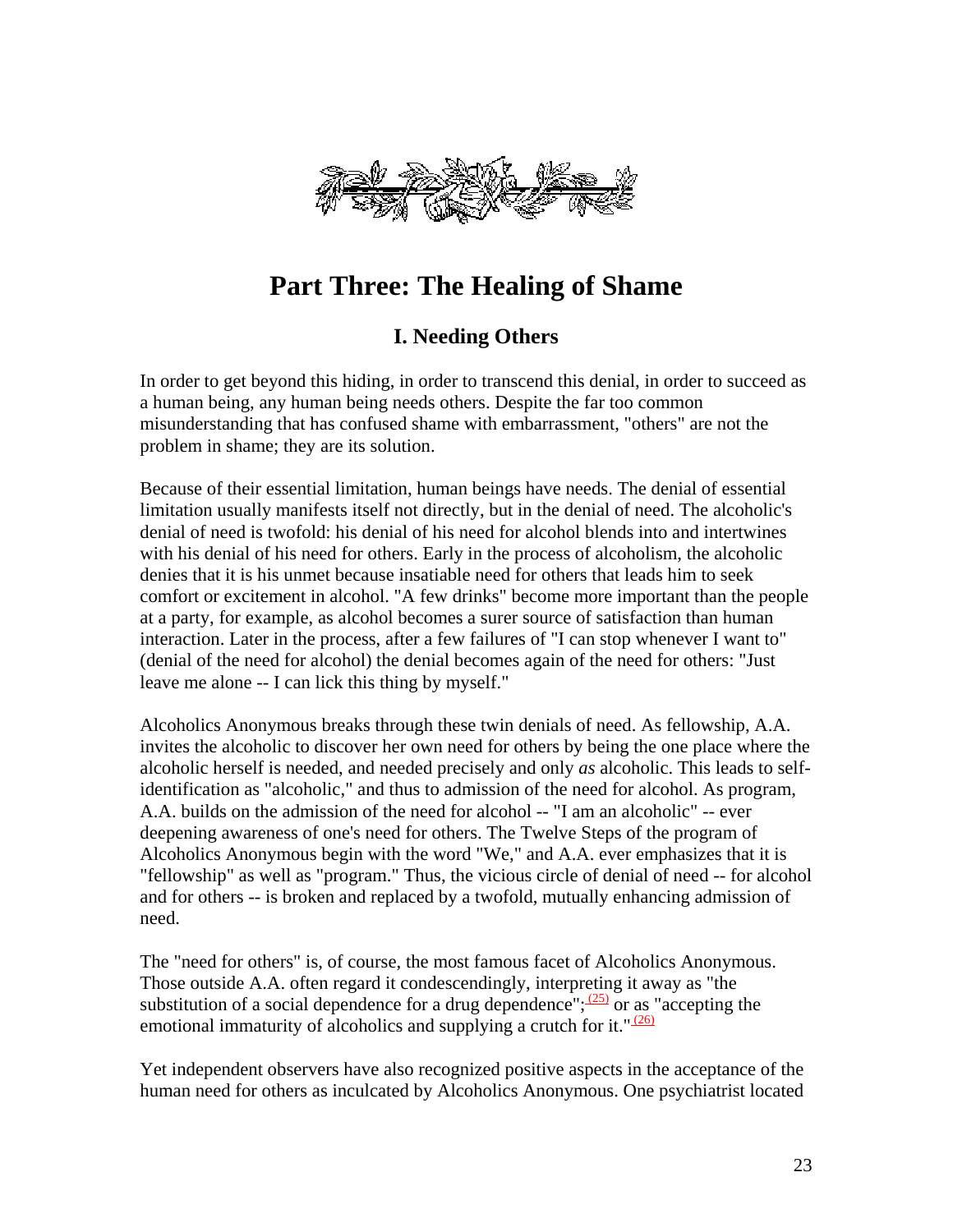the reason for A.A.'s success in this approach, which -- as opposed to some mere disease concept of alcoholism -- inculcates in the alcoholic and many who would help him the "understanding that human involvement is needed." $(27)$  Alcoholics Anonymous itself, faithful to its Tenth Tradition, remains silent in the midst of this controversy. A.A. -- that is, A.A. members -- simply performs its chosen task -- helping alcoholics get and stay sober. And awarely or not, they do this in part by healing shame.

#### **II. Shame, Objectivity, and Caring**

In dealing with shame, other people are not the problem: they are the solution. Both guilt and shame are characterized by "shoulds," but it is the "should" of guilt that comes from outside, from rules made by others. The "should" of shame arises from within, from the nature of the human as essentially limited, yet craving infinity.

Another way of stating this is to observe that guilt is objective; shame, subjective. Because it comes from outside, guilt arises objectively: the line that is crossed, the rule that is broken, has objective existence outside oneself. Shame, in contrast, is a more subjective experience: the goal fallen short of, the self-ideal that quests and claims unlimitedness -- these are part of one's own nature, of the be-ing that one "owns." Because of this, shame cannot be healed "objectively."

A funny thing about the modern world: the term "objective" tends to have a good connotation; the term "subjective," to be pejorative. "Objectivity" is a praiseworthy goal: to speak "objectively" is to require credence; calling someone's presentation "objective" is to praise it. The parallel terms "subjectivity," "subjectively," and "subjective" are, on the contrary, put-downs. One hears before them "merely," the implication of flaw and error. We live in a world, indeed, in which "objective" equates with *real*, whereas "subjective" is taken to mean false, unreal, imaginary.

Objectivity is especially desired and valued in the medical -- curing -- model. We need think no further than the example of the surgeon. Surgeons do not operate on their own family members, on persons with whom they have a caring relationship. Further, even the ordinary patient's body is so prepared and draped for surgery that his personhood and individuality are concealed insofar as possible. Everything about the aura, ritual, and procedures of the operating theater is designed to enable the surgeon to perform her skill upon a body rather than upon a person.

In dealing with things as do the physical sciences, or in applying the curing model to human bodies as does medical science, "objectivity" is an obvious virtue. Objects are "out there": how the perceiver relates to them does not make a difference to them. As for the perceiver, "objectivity" enhances her observations of and actions upon objects.  $\frac{(28)}{28}$ 

But applied to human beings *as* human beings, as persons who are also subjects, the subject-object model with its demand for "objectivity" dooms to failure. Thinking in terms of subject-object renders others "they" -- necessarily apart from and over-against the self. Such a result, indeed such an effort, inevitably distorts: human phenomena are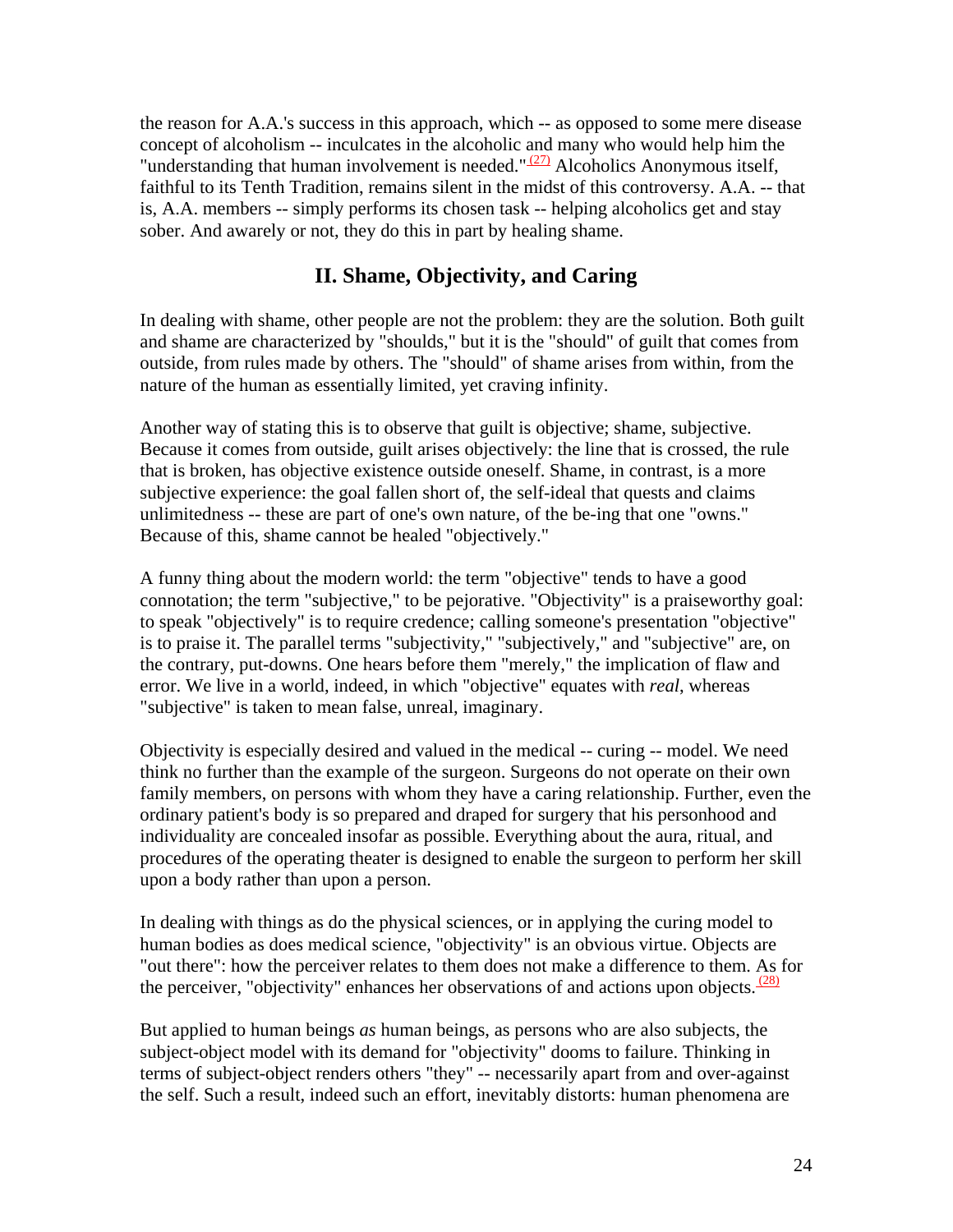never merely objects. In dealing with human phenomena, that is to say, the flaw of "mereness" inheres in objectivity rather than in subjectivity.

Accepting persons as ends-in-themselves, the Kantian imperative, is impossible in a Cartesian world of subject-object relationships. Such acceptance of persons as persons becomes possible only in a world-view that transcends the subject-object dichotomy -- a world in which human relationships can be reciprocal and mutual because the subjectivity, the personhood, of each individual is accepted as first truth. Alcoholics Anonymous is not the only entity to postulate such a vision, such a reality, such a model of caring. But it is specifically the A.A. world-view that concerns us here, and therefore it is the understanding of human relationships that is witnessed to by the experience of Alcoholics Anonymous that we shall examine in this exploration of the healing of shame.

## **II. Complementarity and the Mutualities that Heal Shame**

Within Alcoholics Anonymous, human relationships are characterized by complementarity and mutuality. *Complementarity* means that individuals *fit into* each other, thus enhancing each other rather than merely "bumping into" and so chipping away at, diminishing, self and others. In such relationships, each is to each other according to the needs of both. *Mutuality* underlines this back-and-forth-ness: the two-way, reciprocal nature of relationships that are truly human.

Such relationships furnish the invitation and the opportunity to grow and to expand; they are, indeed, the only way to grow as human. As one profound student of the phenomenon of shame has observed:

The ability to enter into relations of intimacy and mutuality opens the way to experiences in which the self expands beyond its own limitations in depth of feeling, understanding, and insight. One's own identity may be not weakened, but strengthened by the meaning one has for others... and by respect for these other persons as distinct individuals.

This experience involves the risk of trusting oneself to other persons instead of regarding them in object, status, or audience relations. It also means not allowing disappointment in response from another person to lead to a denial of the expectation and possibility of love  $\ldots$  A person who is unable to love cannot reveal himself.  $(29)$ 

Members of Alcoholics Anonymous achieve this ability and experience -- this vision of complementary mutuality -- by deriving their awareness of their need for others from the fundamental realization that they, as alcoholic, as essentially limited, can be fulfilled, made whole, only by other essentially limited beings who also accept that limitation . . . by other alcoholics.

The acceptance of essential limitation is not merely privative, the recognition of a lack. A.A. members find a positive identity in their essential limitation. Within Alcoholics Anonymous, the identification, "I am an alcoholic," is spoken not hesitatingly, in shy embarrassment, but as a joyous affirmation. For within that setting of individuals who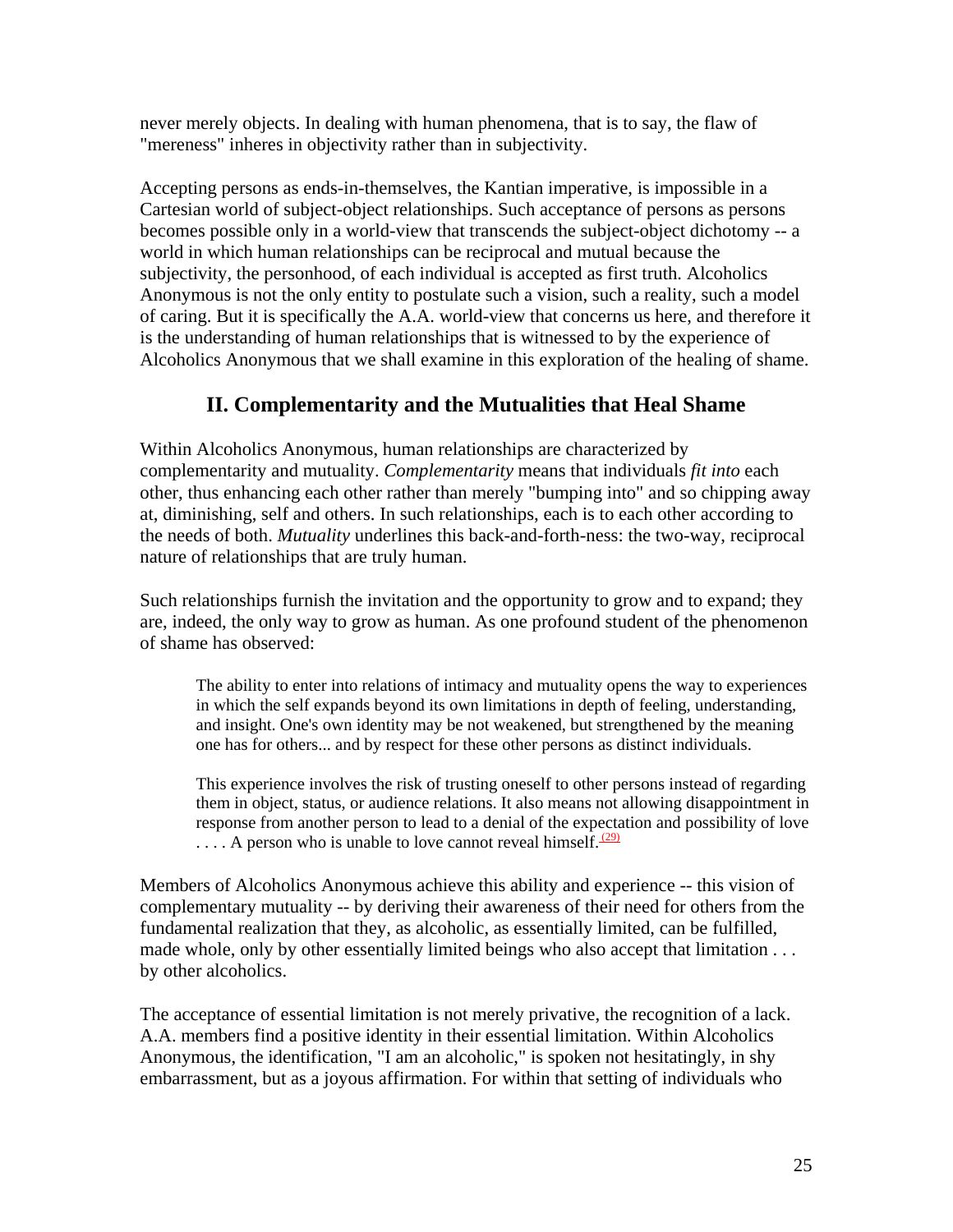accept their own essential limitation, one realizes not only that one needs others, but that one is oneself needed by those others: thus the foundation for mutuality is established.

#### **Making a difference**

It is this perception and acceptance of mutuality that enables transcending the "selfcenteredness" that members of Alcoholics Anonymous understand to be "the root of our troubles." The mutualities that Alcoholics Anonymous teaches, enables, and lives out are especially three: they involve making a difference, honesty and dependence.

The sense that one is able to make a difference is a deeply basic human need; indeed, Alcoholics Anonymous very unintentionally founded its fellowship upon this vital need. For five months after A.A.'s chronologically first co-founder stopped drinking, he found no one willing to accept his help. Then, alone in "the hick-town" of Akron, Ohio, in May 1935, William Griffith Wilson, the sophisticated New Yorker, discovered that he *needed* another alcoholic if he himself was to stay sober, and so he began the series of telephone calls that led to his first meeting with Doctor Robert Holbrook Smith, not for the purpose of helping Doctor Bob, but for what Bob, as another alcoholic, could give him. Perhaps an even more significant moment occurred some days later at the bedside of the alcoholic who was to become "A.A. Number Three." Wilson and Smith told Bill D. that talking with him was the only way they could stay sober. Bill D. believed them, and therefore he listened:

All the other people that had talked to me wanted to help me, and my pride prevented me from listening to them, and caused only resentment on my part, but 1 felt as if I would be a real stinker if I did not listen to a couple of fellows for a short time, if that would cure them. $\frac{(30)}{2}$  $\frac{(30)}{2}$  $\frac{(30)}{2}$ 

Later wise men have shared the same insight. The psychoanalyst R. D. Laing, for example, criticized the classic therapeutic approach as defective precisely because of the model that classic therapists present: "A prototype of the other as giver but not receiver...tends to generate in self a sense of failure... Frustration becomes despair when the person begins to question his own capacity to 'mean' anything to anyone." $(31)$ Elsewhere, Laing goes further, suggesting explicitly that the sense of being "not able to make a difference" issues in shame and despair rather than guilt: "the person experiences, not the absence of the presence of the other, but the absence of his own presence as other for the other." $\frac{(32)}{2}$ 

To appreciate the human necessity for a feeling of efficacy, the human need to make a difference, is to touch the depths of the wisdom of Alcoholics Anonymous. Precisely here, A.A. taps one of the few unchanging facets of the essence of the human condition. Ponder, for example, in this context of how A.A. works, this insight (again Laing's) into the nature of the thirst of modern mankind:

Every human being, whether child or adult, seems to require *significance*, that is *place in another person's world* . . . . It seems to be a universal human desire to wish to occupy a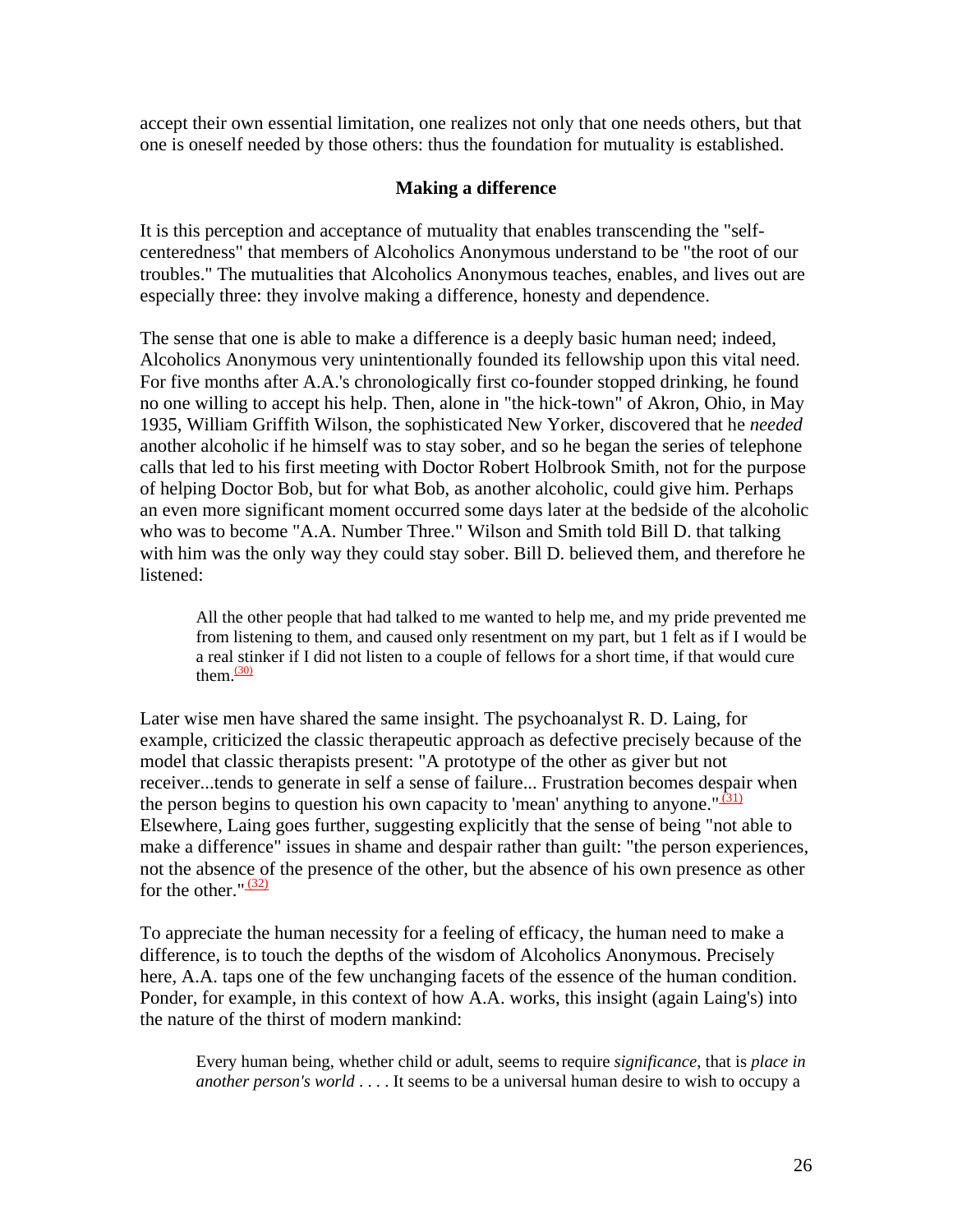place in the world of at least one other person. Perhaps the greatest solace in religion is in the sense that one lives in the Presence of an Other.<sup> $(33)$ </sup>

And, one might add, in "the Presence of an Other to whom what one does makes a difference."

Mutuality means making a difference not by "giving and getting" but by giving *by* getting, getting *by* giving. This reciprocal conjunction of the experience of giving and the experience of receiving characterizes not only Alcoholics Anonymous, but all expressions of human love. This reality of love is one deep reason why Alcoholics Anonymous works.

We ourselves want to be needed. We do not only have needs, we are also strongly motivated by *neededness* . . . . We are restless when we are not needed, because we feel "unfinished," "incomplete," and we can only get completed in and through these relationships. We are motivated to search not only for what we lack and need but also for that for which we are needed, what is wanted from us.  $(34)$ 

#### **Honesty with self and others**

The second mutuality taught by and put into practice within Alcoholics Anonymous involves honesty. A.A. experience teaches that there exists an essential mutuality between honesty with self and honesty with others: both may be present or both may be absent, but neither can exist for any length of time without the other. Most newcomers to Alcoholics Anonymous come to understand the necessary mutuality between honesty with self and with others precisely from their personal experience of the inevitable mutuality of dishonesty with self and others.

Those who deceive themselves are obliged to deceive others. It is impossible for me to maintain a false picture of myself unless I falsify your picture of yourself and me.  $\frac{(35)}{20}$ 

 $\dots$  it is a form of self-deception to suppose that one can say one thing and think another.

As with the mutuality of making a difference, of giving and getting, the mutuality involved in honesty and dishonesty with self and others is not a unique discovery of Alcoholics Anonymous. The most profound description of the process underlying this mutuality has been offered by the research psychoanalyst who was called "the poetphilosopher of the current human condition," Dr. Leslie H. Farber. His insight merits quotation at length, for it captures a theme heard often in the personal histories narrated at meetings of Alcoholics Anonymous -- and not only at meetings of Alcoholics Anonymous:

As a child grows gradually aware of the absolute separateness of his being from all others in the world, he discovers that this condition offers both pleasure and terror . . . To the extent that he must -- or believes that he must -- toy with his own presentation of himself to others to earn the attention and approval he craves . . . he will experience a queer, unnamable apprehension . . . . This uneasy state is both painful and corrupting.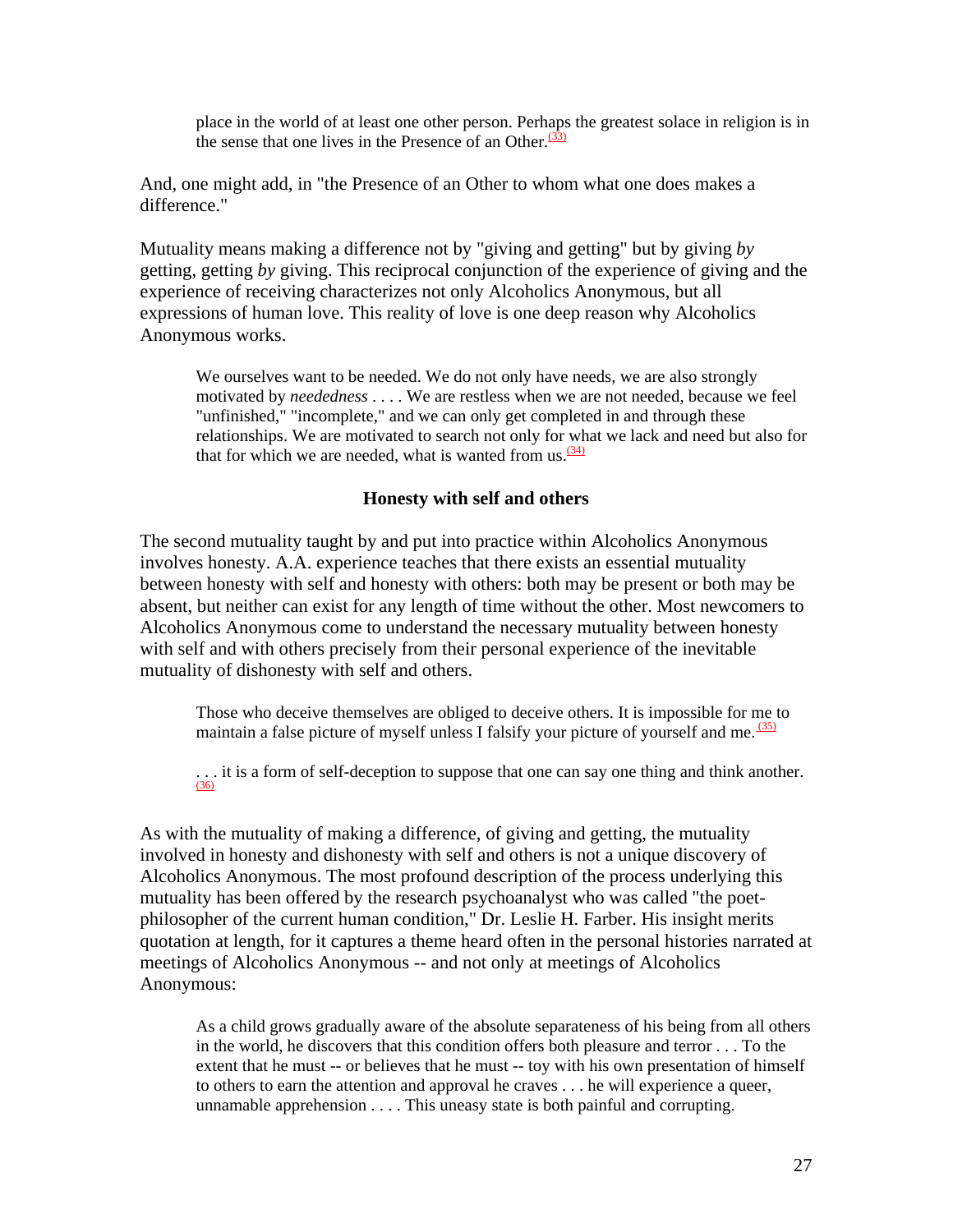It is commonly believed that this pain and corruption are consequences of his low selfesteem and fear of others' indifference and rejection, that these cause him to project himself falsely. It seems more likely that once this habit begins to harden, the crucial source of pain is his corruption. In his constant inability or unwillingness to tell the truth about who he is, he knows himself in his heart to be faking.

Not merely is he ashamed of having and harboring a secret, unlovely, illegitimate self. The spiritual burden of not appearing as the person he "is," or not "being" the person he appears to be -- the extended and deliberate confusion of seeming and being -- is by and large intolerable if held in direct view. If the integrity he craves is to be denied him, at least he will have its illusion. If he cannot publicize his private self, . . then he will command his private self to conform to the public one. This beguiles to a loss of truth; not only "telling" it, but *knowing* it.

There are some things it is impossible both to do and at the same time to impersonate oneself doing. Speaking truthfully is one of them.  $(37)$ 

There is, thus, a mutuality between honesty with self and honesty with others: it is necessary to avoid self-deception if one is to be honest with others, but at the same time one must be honest with others if one is to avoid self-deception. The drinking alcoholic, if she glimpses this realization at all, finds in it only the most vicious of circles. One gift of A.A.'s insight is the revelation that this mutuality can enhance growth rather than hasten self-destruction. How to live its paradoxical wisdom becomes, for the sober alcoholic, an essential part of her continuing participation in Alcoholics Anonymous as both fellowship and program.

#### **Dependence and independence**

Both mutualities already examined -- making a difference and honesty -- flow into the third mutuality inherent in A.A.'s healing: that between dependence and independence. Here also, A.A.'s insight into the essential connection between personal dependence and personal independence derives from its central focus on the reality of essential limitation as the first truth of the human condition. It is because the human is somehow the juncture of the infinite with the limited -- because to be human is to be both angel and beast -- that human dependence and human independence must be mutually related, not only between people but within each person.

Mutuality means that each enables and fulfills the other. To speak of a mutuality between human dependence and human independence, then, is to point out not only that both are necessary within human experience, but also that each -- dependence and independence - becomes fully human and humanizing only by connection with the other.

As already noted, most therapeutic approaches aim to make the alcoholic independent, viewing personal dependence and personal independence as contradictory rather than enhancing. Their goal of independence is not unrelated to their ideal of objectivity and their hope of curing. Yet, as we saw in our treatment of the A.A. goals of limited control and limited dependence, the alcoholic gains the freedom to not-drink only by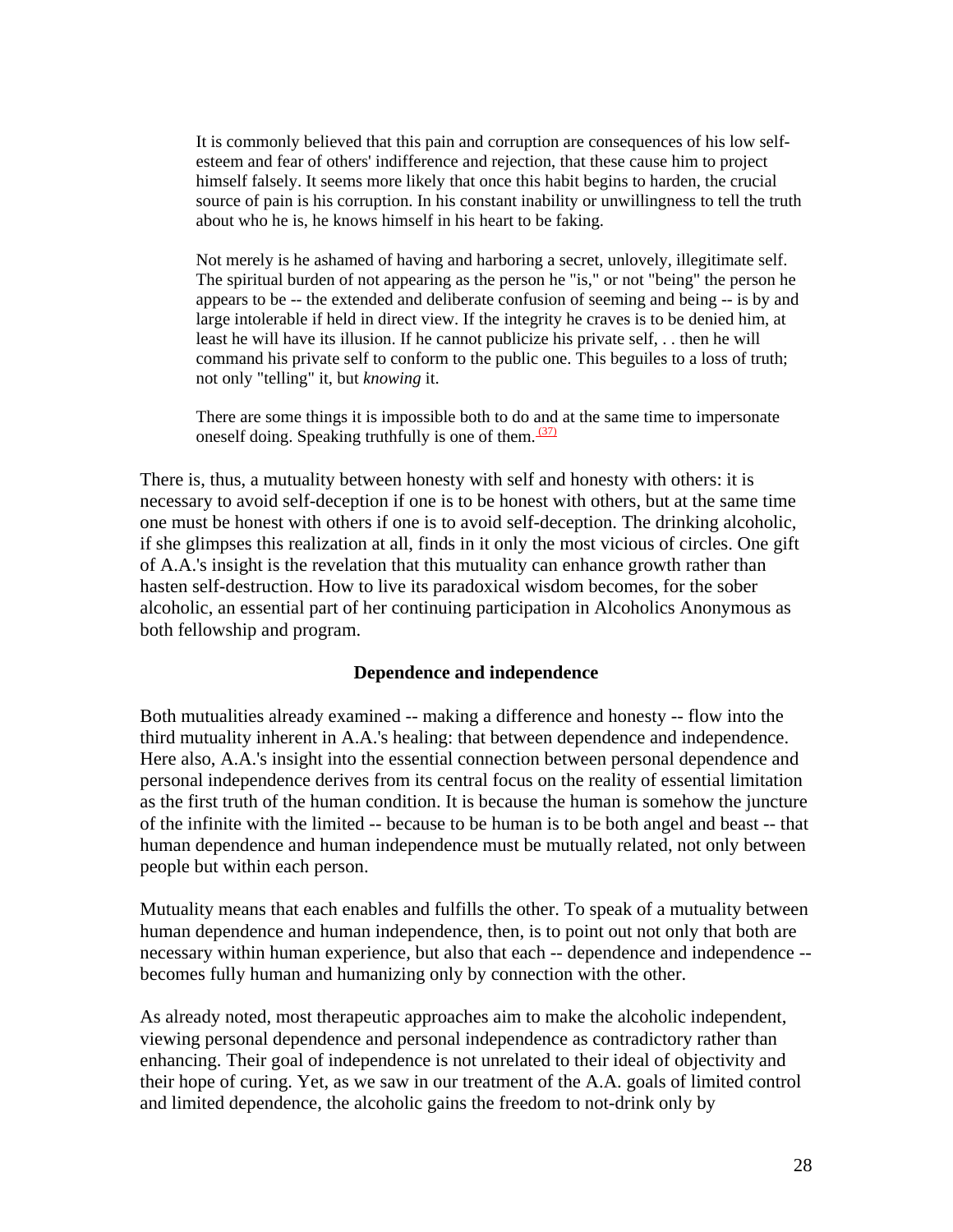acknowledging that his problem is not "*dependence* on alcohol," but "dependence on *alcohol*." The experience of Alcoholics Anonymous suggests that dependence is no more "cured" than is alcoholism: rather, the alcoholic's dependence comes to be healed -- to be integrated into her whole personality in a way that enhances her humanity -- by the mutuality of caring.

For specific reasons within the history of psychological thought, the study of continuing human dependence has not found a central place in any theory of human development. Not too long ago, this surprising lacuna began to be filled. At least one school of analytic psychiatry achieved success by building on the fundamental insight: "Dependence versus independence is the basic neurotic conflict." According to Donald Winnicott, one leader of this school of thought that has given rise to "personal relationship therapy," for the truly mature person, "dependence and independence do not become conflicting issues, rather they are complementary." $\frac{(39)}{29}$ 

The truly mature person, that is, experiences "ontological security." For the individual whose own being becomes secured in this primary experiential sense, to be related with others is potentially gratifying and fulfilling. The "ontologically insecure person," on the contrary, one who has not come to terms with the complementarity of dependence and independence, is pre-occupied with preserving rather than fulfilling self: he becomes obsessed with the task of preventing himself from losing himself. Such an ontologically insecure person reaches out to others in self-seeking dependency, out of the same needs that drive the alcoholic or addict to seek chemical relief. Ontological insecurity undermines any possibility of true mutuality.  $(40)$ 

To be not-God, to be both beast and angel, is to be neither "all" nor "nothing": one is rather some-one. The acceptance and affirmation of *some*-ness closes the door to the infantile claim to be "all": "His Majesty the Baby," in the Freudian term of Dr. Harry Tiebout. The embrace and cherishing of *one*-ness invites to the joyous pluralism of complementarity that is the essential dynamic of Alcoholics Anonymous: the shared honesty of mutual vulnerability openly acknowledged.

Dependence and independence, then, are mutually related. Independence is enriched by dependence just as our waking hours can be fruitful only if we obtain adequate sleep. Likewise, constructive dependence requires independence just as healthy sleep requires adequate waking exercise. The very rhythms of human life reflect the mutuality inherent in human nature. In a sense one "charges batteries" by dependence, thus enabling independent operation. The reverse of the analogy proves equally true: being dependent without exercising independence is like over-charging a battery rarely used -- destructive of both the self and the source.

Alcoholics Anonymous, both in its suggestion of a "Higher Power" and in the way its meetings work, invites and enables the living out of this mutuality between human dependence and personal independence. The First Step of the A.A. program establishes the foundation for this understanding: only by acknowledging continuing dependence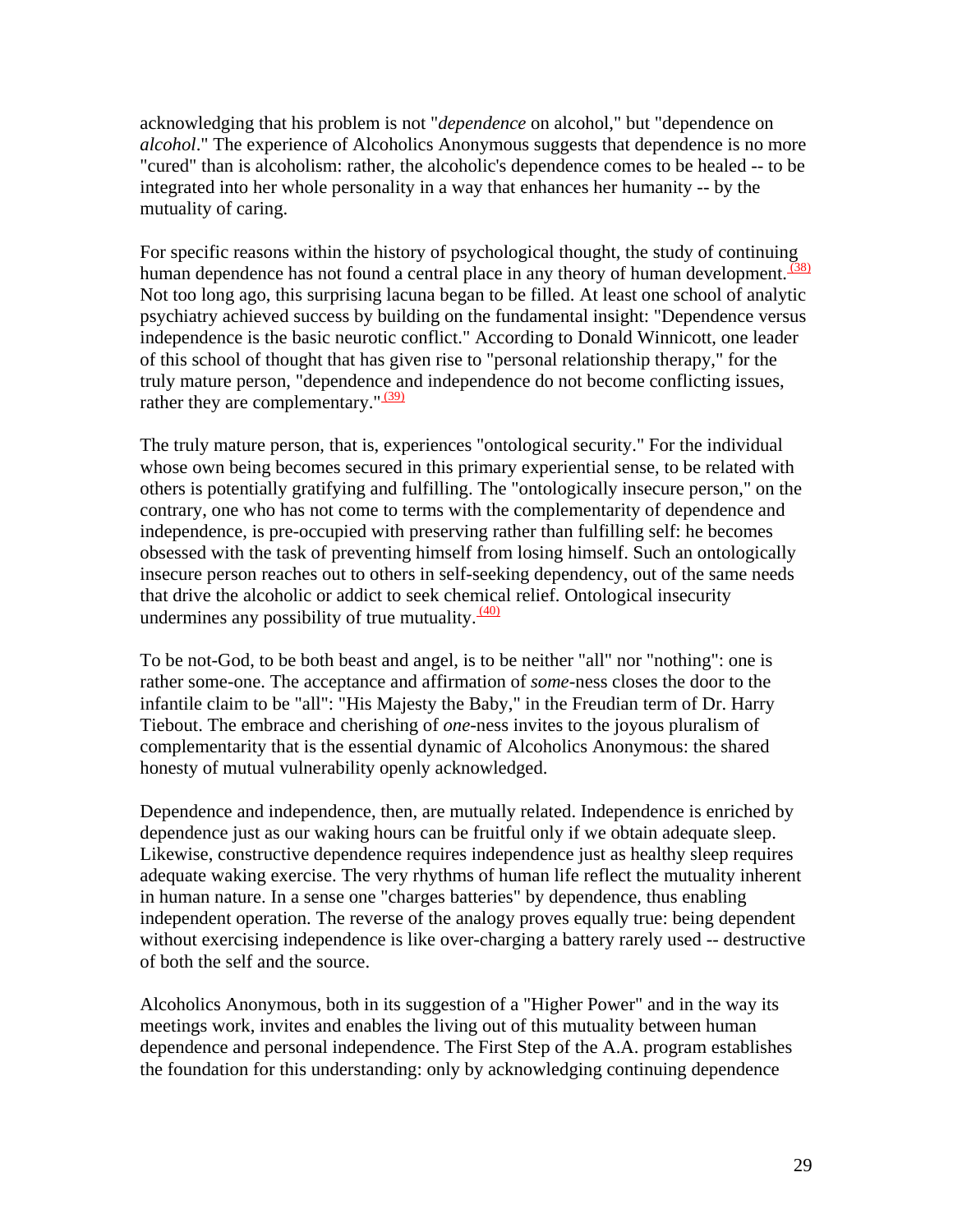upon alcohol does the A.A. member achieve the continuing independence of freedom from addiction to alcohol.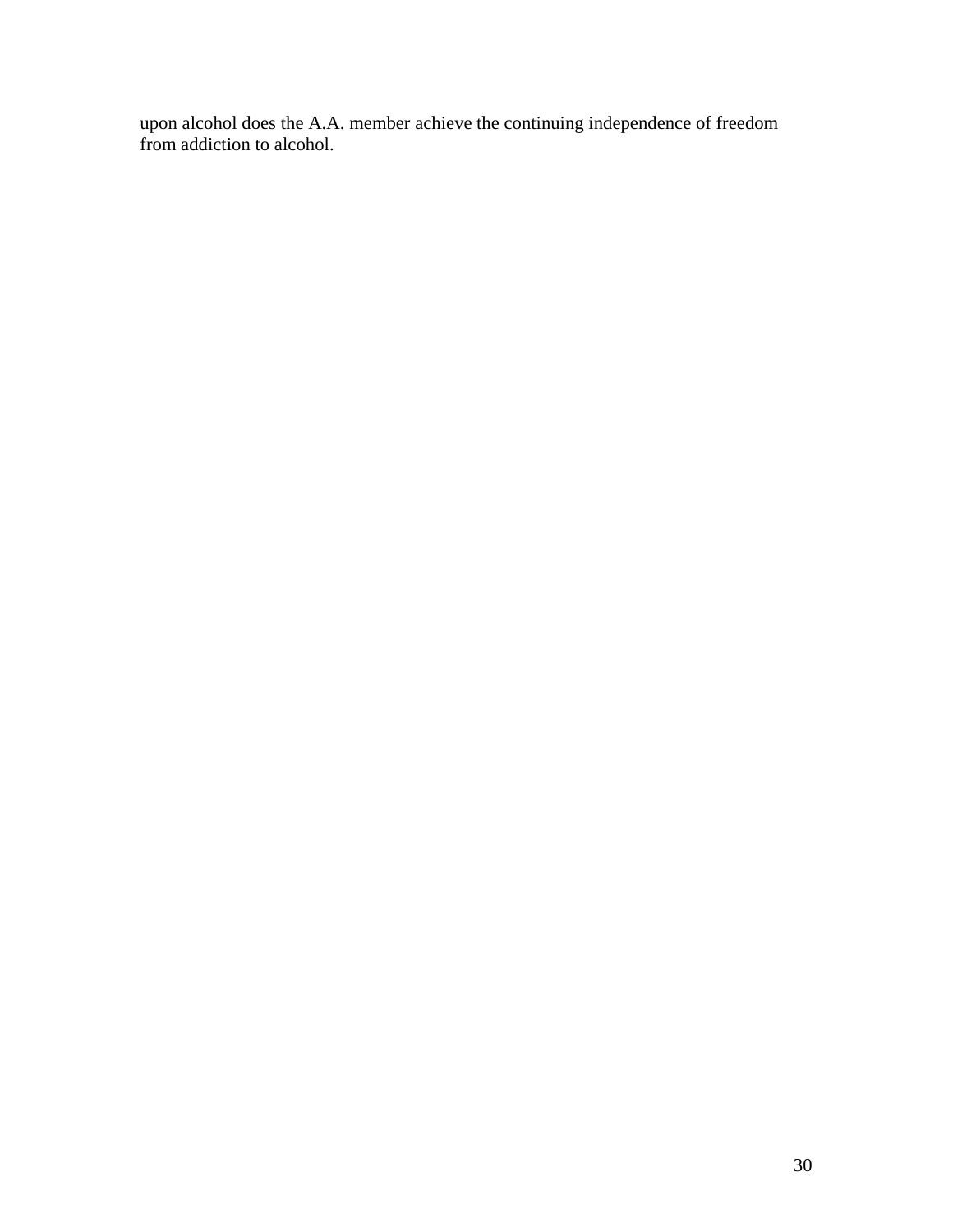

# **Part Four: Conclusion**

# **I. Being "Both": The Nature of Freedom**

Any true healing of shame will accept the necessary mutualities that flow from the essential limitation of the human condition. It will recognize that "others" -- other individuals aware of their own essential limitation -- play a twofold role in this healing: (1) their example facilitates the acceptance of one's own limitation; (2) their presence enables a degree of transcendence of limitation, for they invite living the mutualities of making a difference, honesty, and dependence-independence.

Shame contains a "not"-- the "not" imposed by essential limitation. That "not" is to be neither severed nor undone: it is lodged in the very essence of our human be-ing. To be honestly human is to be aware that one falls short -- to accept that the ability to be is also the ability to be not. Thus, to be human *is* to experience shame -- to feel "bad" about the not-ness lodged in one's essence. Why this feeling-bad of shame? Because of the anomalous nature of the human as beast-angel, as essentially limited yet craving unlimitedness. The anomaly is inherent, for to be human is to be "both/and" rather than "either-or." Confronted with the task of being human, one must live *both* its polarities: one cannot be only either. The shame of "feeling to blame" arises from the necessary imperfection of such both-ness: inevitably one falls short of being either beast or angel - neither can be total so long as both are actual.

Within Alcoholics Anonymous, within any group based on the shared honest of mutual vulnerability openly acknowledged, the individual in the process of recovering her humanity learns that there exists a necessary connection between being limited and being real. The practice of mutuality -- and it does take "practice" -- inculcates the truths that to be real is to be limited, and that to be limited is to be real.

This necessary fact of the human condition is perhaps clearest in the matter of the alcoholic's "freedom" in relation to alcohol. The recovering alcoholic learns first in Alcoholics Anonymous that his freedom, although real, is limited -- and that his freedom, although limited, is real. Free to drink, the alcoholic is not free to not drink. To attain the freedom to not drink, the alcoholic accepts limitation of his freedom to drink. But this realization, important as it is, does not suffice for true, joyous sobriety. The alcoholic in recovery must come to see, however hazily, that this acceptance is not a concession. The word "although," that is to say, must be replaced by the affirmation "because": *because*  real, freedom is limited; *because* limited, freedom is real.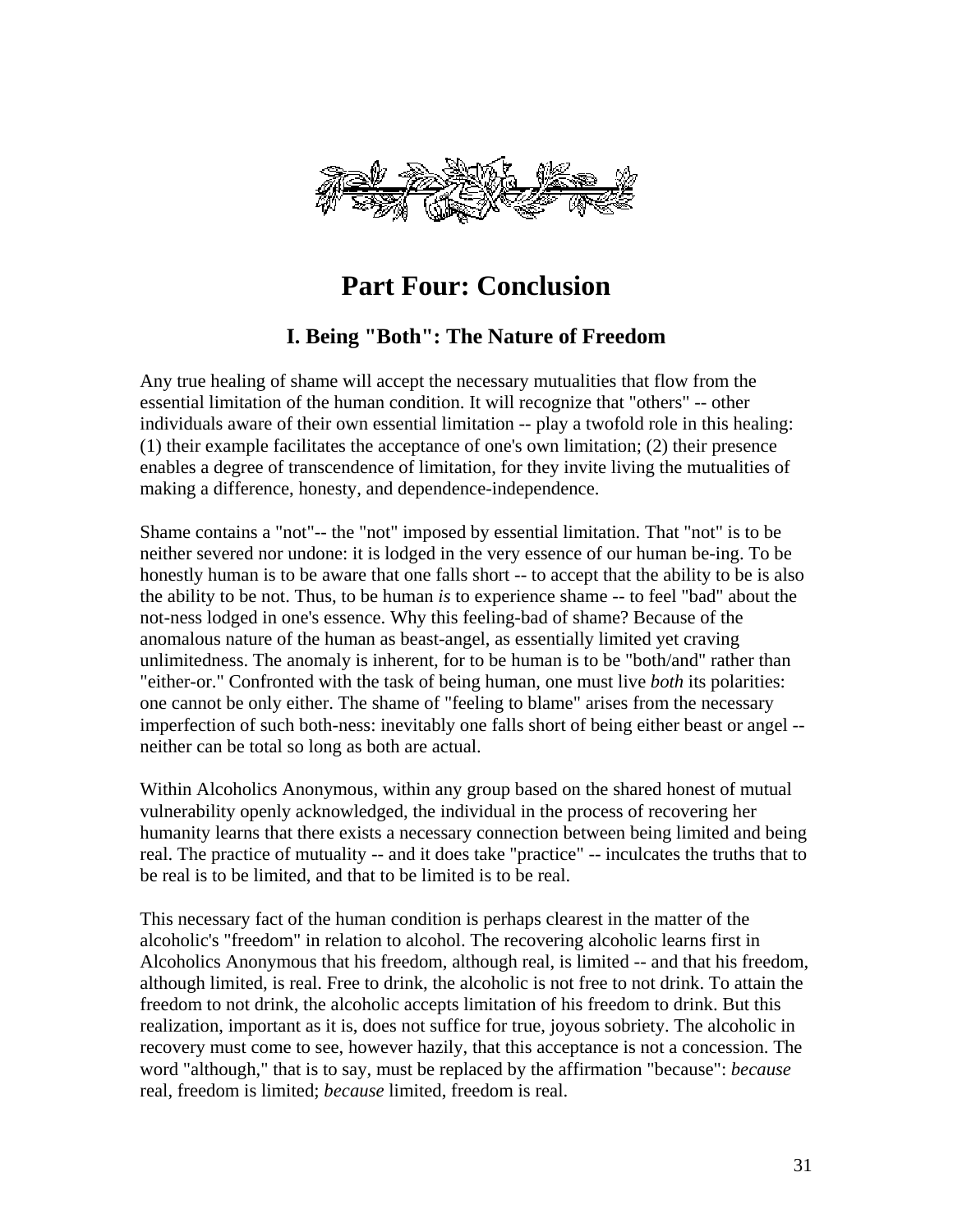The ongoing experience of recovery continually reminds the alcoholic how the apparently unlimited freedom to drink inevitably leads to increasing bondage and ever greater losses of freedom (to work, to love and to be loved, to live). The same experience of recovery also progressively reveals, on the other hand, how the limited freedom to not drink brings in its wake ever increasing freedoms. The recovering alcoholic within Alcoholics Anonymous thus learns a profound truth: with freedom as with any other human phenomenon, to be real is to be limited, for limitation *proves* reality. This understanding enables joyous acceptance of the human condition as well as true recovery from alcoholic addiction. It enables these "both" because, at depth, that acceptance and that recovery are one and the same.

In some almost incomprehensible way, the words *sobriety, serenity,* and, yes, *sanctity* name the same reality.

# **II. Pluralism, Tolerance, Complementarity, and Love**

This is the profound lesson of Alcoholics Anonymous: truly human living begins with the creative acceptance of the reality of essential human limitation -- with the embrace of the not-ness, the "shame," that inheres at the core of human be-ing. Two final concepts carry that insight to its conclusion as that is lived out in groups rooted in the shared honesty of mutual vulnerability openly acknowledged: *pluralism* and *complementarity*.

Pluralism means accepting that, among those essentially limited, there can be no *one* way of being that is perfect or "best." "Easy Does It," cautions A.A.: "Live and Let Live."

Complementarity suggests that imperfect beings can aid in completing or fulfilling each other. The "experience, strength, and hope" of each alcoholic enhances the experience, strength, and hope of every other alcoholic within A.A.

Alcoholics Anonymous enables -- indeed thrives on -- pluralistic complementarity because each member not only accepts limitation but finds in that very limitation ("I am an alcoholic") the basis for relating to others within their fellowship. Because they relate to each other so consciously from shared weakness (their alcoholism), A.A. members give and get without threat: alike in weakness, they find in their differences only strength. Most other human associations are formed on the basis of some strength, some positive quality by which one contributes to the group. Members of Alcoholics Anonymous belong to their fellowship because of their weakness, something they cannot do -- imbibe alcohol in a way their culture deems normal.

Alcoholics Anonymous arrived at its acceptance of pluralism honestly. The insight, and its implications, were at first uncongenial to a fellowship whose members were characterized by obsessive-compulsive behavior -- alcoholics who, as co-founder Bill Wilson never tired of reminding, tended to be "all-or-nothing people." Yet Alcoholics Anonymous, largely through Bill Wilson, learned the lesson of pluralistic tolerance from early on: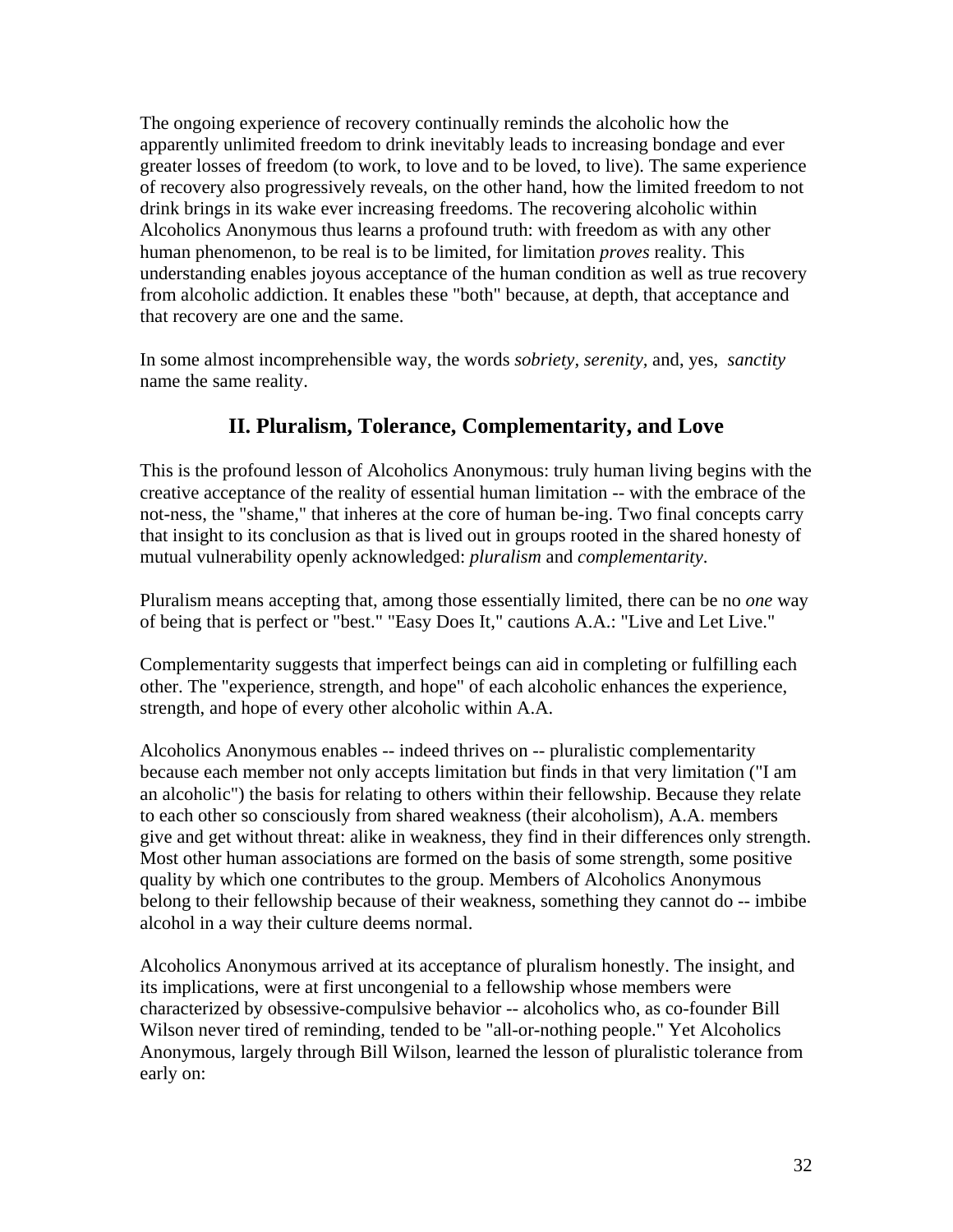In the early days of A.A. I spent a lot of time trying to get people to agree with me, to practice A.A. principles as I did, and so forth. For so long as I did this . . . A.A. grew very slowly. $\frac{(41)}{2}$ 

A.A. works for people with differing views -- that is good.  $\frac{(42)}{2}$ 

Honesty gets us sober but tolerance keeps us sober.  $\frac{(43)}{2}$ 

Very early in A.A. history, indeed, Wilson intuited and skillfully inculcated the unshakeable basis for the fellowship's tolerance of even apparent perversity as well as of every diversity:

The way our "worthy" alcoholics have sometimes tried to judge the "less worthy" is, as we look back on it, rather comical. Imagine, if you can, one alcoholic judging another!<sup>(44)</sup>

Tolerance flows naturally from A.A.'s central focus on human essential limitation. Because human beings are essentially limited, any individual's possession of truth must be limited, if it is real. In fostering such tolerance, Alcoholics Anonymous teaches not only an openness to pluralism that accepts difference, but the sense of complementarity that welcomes and values diversity. ". . . tolerance keeps us sober." And without differences, after all, there could be no tolerance.

Because of the essential limitation of human existence, because of the mixed nature of the human condition as not-God, as beast-angel, as essentially limited yet craving "more," each human being is incomplete. Because of this incompleteness, each needs others. Because of this essential incompleteness, indeed, each person most clearly discovers and reveals his own nature by the particular ways in which he needs other essentially limited human beings.

Because any "other" is also essentially incomplete, any constructive human relationship is characterized by complementarity -- the sense that each fulfills the other. Complementarity, because it is founded on the essential limitation of both, involves acceptance by each of the other as an-other who is also person, and therefore as concrete, unique, different, potentially enriching individual. This awareness of complementarity opens to the mutual sense of mutual fulfillment. The sense of complementarity consists in the realization that the existence of both is affirmed by each other, that the differences of each enrich rather than threaten the other.

This understanding reflects the model of love hymned throughout the ages by poets and philosophers: biological heterosexuality, the complementarity of male and female. Most obviously in this prototype, love -- the mutuality of giving and receiving that enhances and fulfills -- flourishes because of difference rather than despite it. Alcoholics Anonymous teaches love because love itself derives from the acceptance of essential human limitation. The denial of essential limitation renders love impossible, for denying limitation and therefore rejecting complementarity leads to demanding in "love" only likeness -- a demand that results either in narcissism or in the destructive attempt to impose likeness, and neither of these can be love. The pluralistic insight, the kind of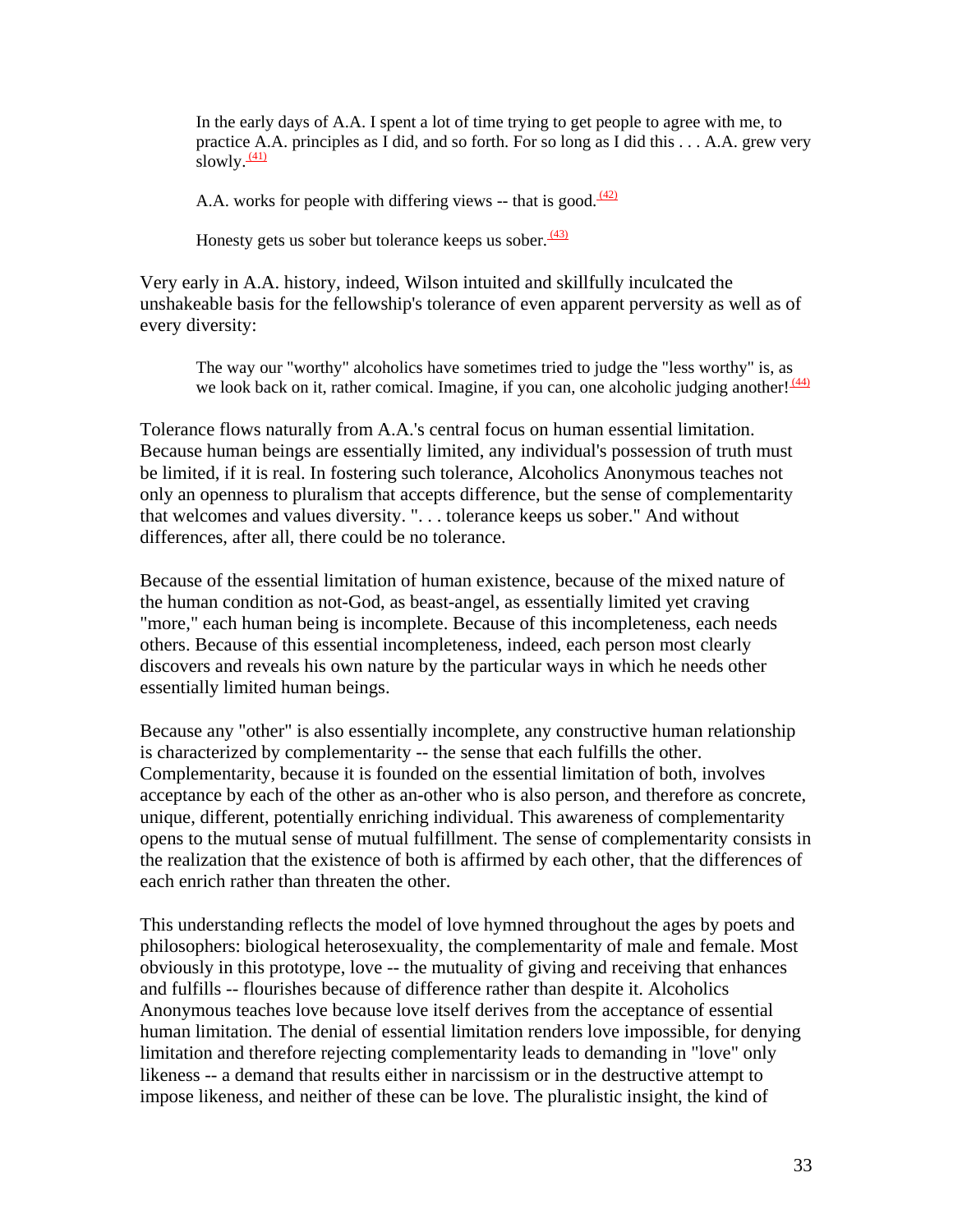tolerance that derives from the acceptance of essential limitation, on the other hand, finds difference enriching rather than threatening: it thus opens to the love that flourishes not despite difference, but because of it.

Recognizing, admitting, and accepting essential limitation can be terrifying. Consciousness of essential limitation can raise the defenses that wall off others and therefore preclude love. But it need not, as the experience of Alcoholics Anonymous testifies. Members of Alcoholics Anonymous seem not only to grasp but to improve upon Goethe'[s](http://hindsfoot.org/eksg.html#N_45_#N_45_) maxim: "Against the superiority [difference] of another, there is no remedy but love.  $\frac{(45)}{2}$ 

Enlarging the possibilities of mutuality -- of pluralism and complementarity -- requires risk. Expanding the scope of mutual love depends upon risking exposure: the honesty that reveals essential limitation and thus admits need must confront shame. The program and fellowship of Alcoholics Anonymous enable such risk and confrontation by inculcating the qualities of hope and trust that permit truly free choice. Accepting contingency (not-God-ness) equips one to survive and even to flourish in a world of possibility. Such acceptance cures addiction, in the sense that it reveals addiction's inherent untruth.

Whenever the desire for emotional security becomes primary over all else, for whatever reason, addiction sets in . . . . Because he is so vulnerable, what the addict is ideally striving for is perfect invulnerability. He only gives himself in exchange for the promise of safety. $\frac{(46)}{6}$ 

But there is no absolute safety, not for the alcoholic, not for the addict, not for any human being. For the human condition admits of neither perfection nor invulnerability. The "experience, strength, and hope" of the members of Alcoholics Anonymous suggest that it is precisely the crack of imperfection, the admission of vulnerability, that reveal -- unveil -- the reality of human *be*-ing. And if this be true for alcoholics, perhaps all of us might glimpse its truth for us in a brief meditation:

Honesty involves exposure: the exposure of self-as-feared that leads to the discovery of self-as-is. Both of these selves are essentially vulnerable: to be is to be able to hurt and to be hurt. But something tells us that we should not hurt: that we should neither hurt others nor hurt within ourselves. Yet we do -- both hurt and hurt, both cause and feel pain.

When we cause pain, we experience guilt; when we feel pain, we suffer shame. The pain, the hurt, the guilt of the first is overt: it exists outside of us, "objectively." The pain, the hurt, the shame of the second is hidden: it gnaws within, it is "subjective." Neither can be healed without confronting the other. A bridge is needed -- a connection between the hurt that we cause and the hurt that we are.

That bridge cannot be built alone. The honesty that is its foundation must be shared. A bridge cannot have only one end. Without sharing, there can be no bridge. But a bridge needs a span as well as foundations. This bridge's span is vulnerability -- the capacity to be wounded, the ability to know hurt. "I need" because "I hurt" -- if deepest need is honest. What I need is another's hurt, another's need. Such a need on my part would be "sick" -- if the other had not the same need of me, of my hurt and my need. Because we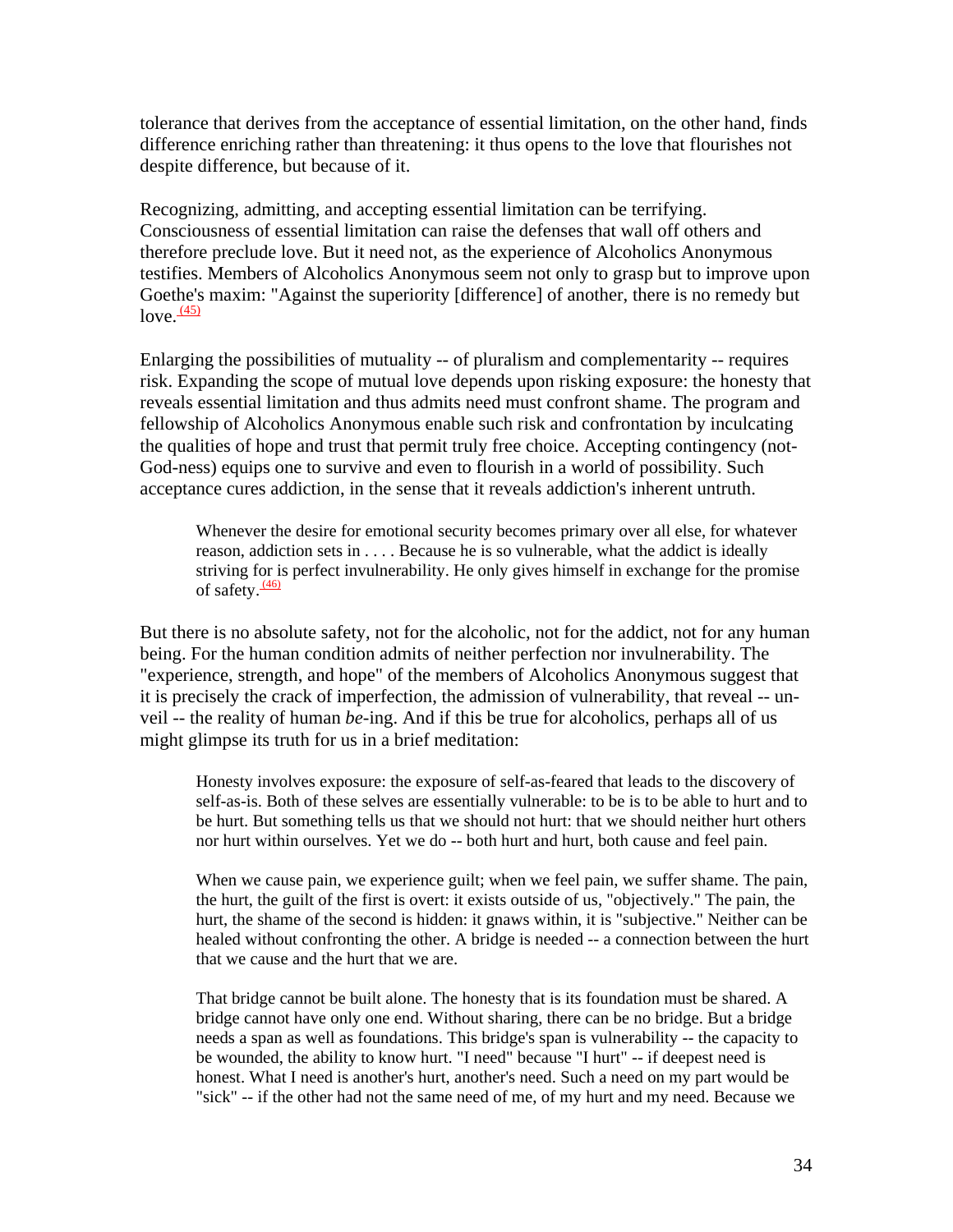share hurt, we can share healing. Because we know need, we can heal each other.

Our mutual healing will be not the healing of curing, but the healing of caring. To heal is to make whole. Curing makes whole from the outside: it is good healing, but it cannot touch my deepest need, my deepest hurt -- my shame, the dread of myself that I harbor within. Caring makes whole from within: it reconciles me to myself-as-I-am -- not-God, beast-angel, human. Caring enables me to touch the joy of living that is the other side of my shame, of my not-God-ness, of my humanity.

But I can care, can become whole, only if you care enough -- need enough -- to share your shame with me.

Could the same be true for you?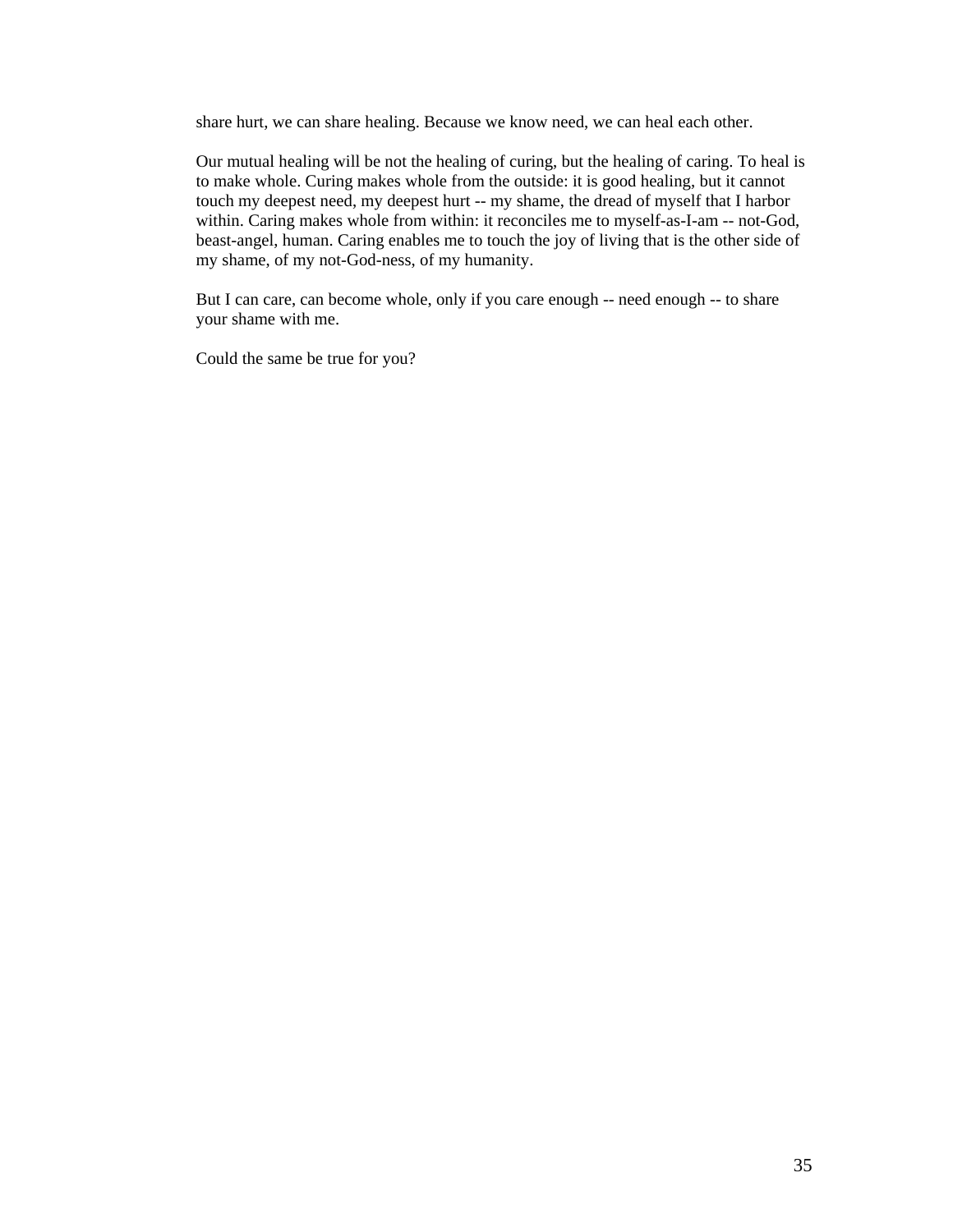

#### **NOTES**

1. [William Griffith Wilson], "The Fellowship of Alcoholics Anonymous," in *Alcohol, Science and Society* (New Haven CT: Yale University Press, 1945), p. 472.

2. Often, the kind of fellowships described here are referred to as "Self-Help Groups." As students of these groups are increasingly recognizing, that term is a misnomer: fellowships such as Alcoholics Anonymous are far more accurately named and understood as "Mutual-Aid Groups." Some reasons for this will be made clear in the concluding part of this presentation.

3. *Cf*. Helen Merrell Lynd, *On Shame and the Search for Identity* (New York: Harcourt, Brace, & World, 1958), pp. 35-36.

4. *Cf* Lynd, pp. 24-26.

5. *Cf*. William Barrett, *Irrational Man* (New York: Doubleday, 1956), pp. 225-227; on the root, *angh*-, *cf. The American Heritage Dictionary of Indo-European Roots*, rev. and ed. by Calvert Watkins (Boston: Houthton Mifflin, 1985), p. 2.

6. Letters in which Wilson used this phrase or "spiritual kindergarten" include (all from New York City) to Caryl Chessman, 3 May 1954; to Dr. Tom P., 4 April 1955; to Walter B., 1 July 1958; to Father K., 28 July 1958; to Betty L., 8 December 1967.

7. *Alcoholics Anonymous* (Alcoholics Anonymous World Services, Inc. New York: 2001 rev. ed), pp. 58-60.

8. As quoted by Lucien Goldmann, *The Hidden God* (New York: Humanities Press, 1964), p. 188.

9. As quoted by Morton and Lucia White, *The Intellectual Versus the City* (New York: Mentor, 1964), p. 188.

10. Ernest Becker, *The Denial of Death* (New York: Free Press, 1973), p. 58.

11. *Cf*. Lynd, pp. 94-96, 145-147.

12. On alcoholism as a metaphor for the human condition, *cf*. Ernest Kurtz, *Not-God: A History of Alcoholics Anonymous* (Center City, MN: Hazelden, 1991 rev. ed.), pp. 200- 202.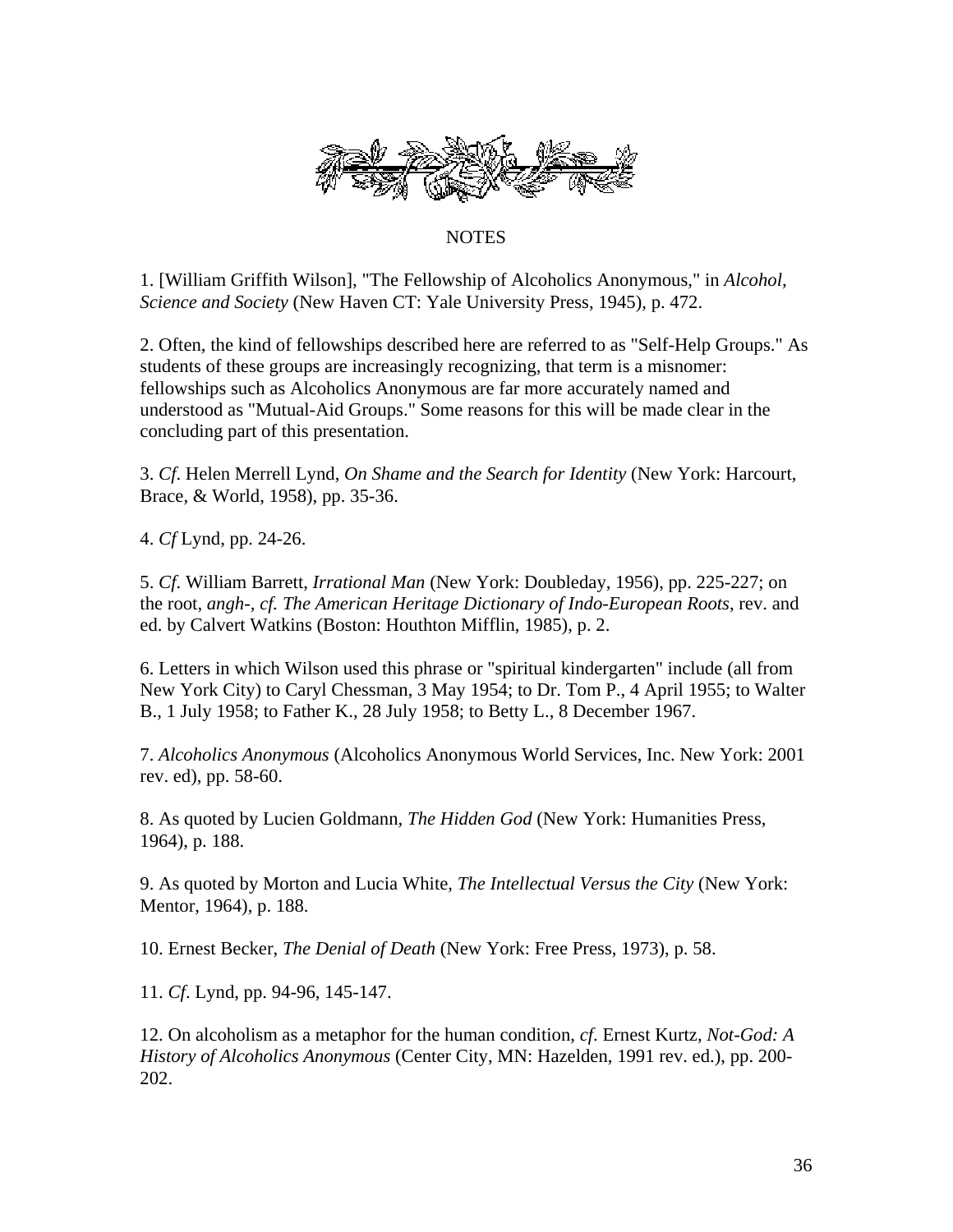13. *e.g.* Wilson (New York) to Howard Clinebell, 15 November 1960; to Patricia N., 7 January 1963; to Bob C., 23 June 1964.

14. The original wording of A.A.'s Seventh Step may be found in the "Pre-Publication (Multilith) Copy of the Big Book(1939)": *Alcoholic's [sic] Anonymous* (Newark, NJ: Works Publishing, 1939), p. 26; this version and adaptations of it are now (2007) plentifully available on the internet.

15. For the story of A.A.'s discovery and adoption of "The Serenity Prayer," *cf. Alcoholics Anonymous /comes of Age* (New York: A.A. World Services, Inc., 1957), p. 196; *As Bill Sees It* (New York: A.A. World Services, Inc., 1967), p. 108.

16. *Cf*. Helen Block Lewis, *Shame and Guilt in Neurosis* (New York: International Universities Press, 1971), pp. 81, 84.

17. On "the disease-concept of alcoholism," *cf* E. M. Jellinek, *The Disease Concept of Alcoholism* (New Haven: College and University Press, 1960; Mark Keller, "The Disease Concept of Alcoholism Revisited," *Journal of Studies on Alcohol*, 37: 1674-1717 (1976) *Cf*. also Ernest Kurtz, *Not-God: A History of Alcoholics Anonymous* (Center City, MN: Hazelden, 1991 rev ed.) pp 22-23 on A.A.'s use of the term *malady* and Part Two on the "disease-metaphor of alcoholism."

18. *Cf*, Lynd, *On Shame*, pp. 40, 64, 235.

19. *Alcoholics Anonymous*, p. 62.

20. H.J. Almond, "Moral Re-Armament: The Oxford Group," unpublished Master's thesis, Yale University, 1947, p.12. [A copy of this thesis, with no further identification, was made available to me by a member of Moral Re-Armament during my own dissertation research that became the book, *Not-God: A History of Alcoholics Anonymous*.]

21. *Twelve Steps and Twelve Traditions* (New York: A.A World Services, Inc, 1978), pp. 57, 62; note that this is according to the "Sixteenth Printing, February 1978"; the pagination of this book differs in different printings; earlier than 1978, for example, these quotations appeared on pp. 59 and 63.

22. On the root of *shame*, *cf.* Joseph T. Shipley, *The Origins of English Words* (Baltimore: Johns Hopkins, 1984), p. 363; also Lynd, *On Shame*, pp. 27-32; the excerpt from Maugham appears on pp. 29-30.

23. For a deeper exploration of this idea, *cf*. David G. Edwards, "Shame and Pain and 'Shut up or I'll Really Give You Something to Cry About,'" *Clinical Social Work Journal* 4: 3-13 (1976); for the quotations in the next paragraph, 7-12.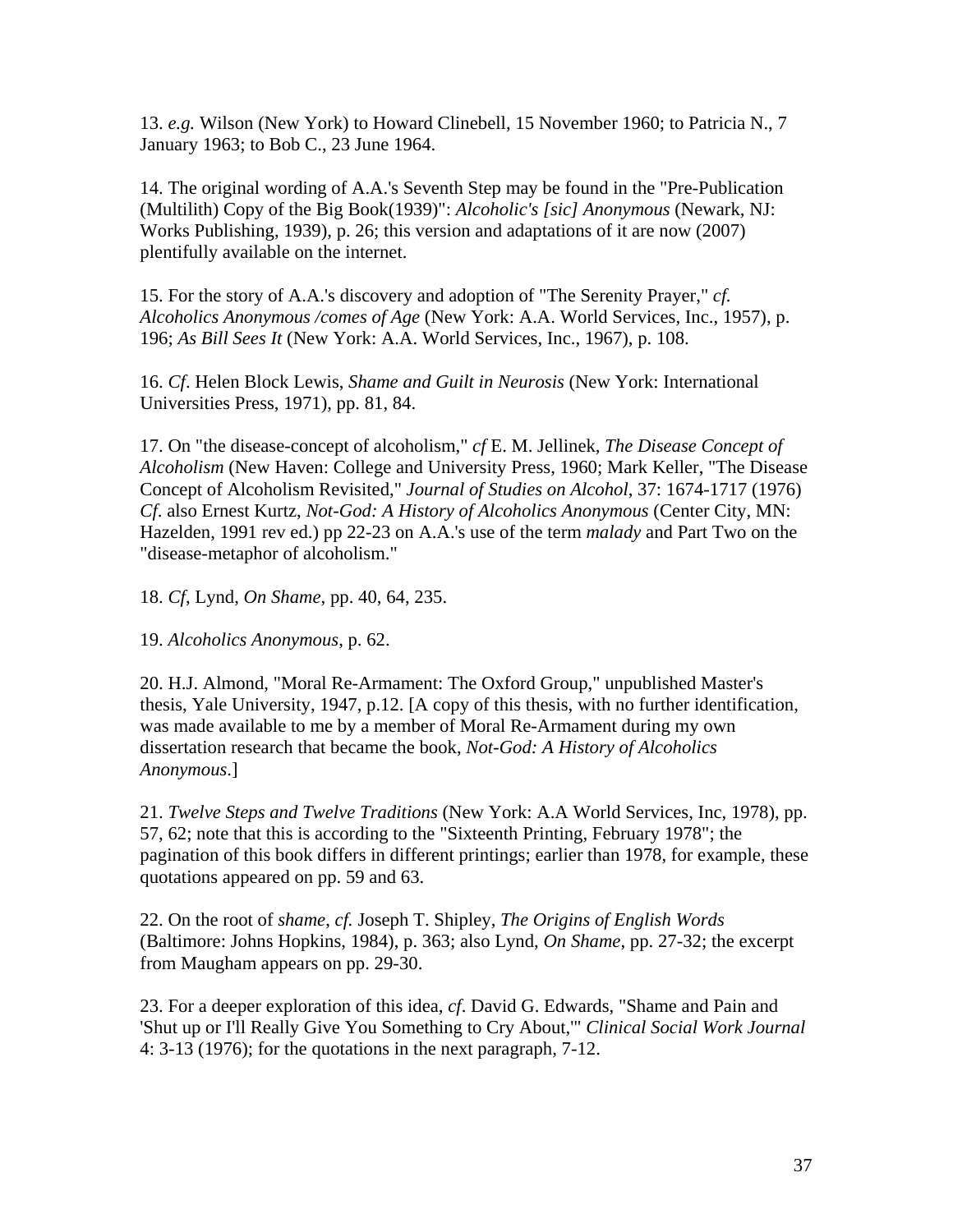24. Harry M. Tiebout, "The Act of Surrender in the Therapeutic Process," *Quarterly Journal of Studies on Alcohol* 10: 48-58 (1959); "Surrender Versus Compliance in Therapy," *QJSA* 14: 58-68 (1963).

25. Stanton Peele (with Archie Brodsky), *Love and Addiction* (New York: Taplinger, 1975), p. 232.

26. Francis T. Chambers, Jr., "Analysis and Comparison of Three Treatment Measures for Alcoholism: Antabuse, the Alcoholics Anonymous Approach, and Psychotheraphy," *British Journal of Addiction* 50: 29-41 (1951).

27. William Glasser, *The Identity Society* (New York: Harper and Row Perennial, 1976), p. 58.

28. I am aware of Heisenberg and the insights others have brought especially to the world of sub-atomic physics, also of the various vagaries of post-modern imaginings; but as stated here, the point is valid for ordinary people dealing with ordinary realities in ordinary daily life.

29. Lynd, *On Shame*, pp. 159-160.

30. *Alcoholics Anonymous* [1976, 3rd ed.], p. 185.

31. R. D. Laing, *Self and Others* (Baltimore: Pelican, 1971), pp.84-85.

32. Laing, *Self and Others*, p. 138.

33. Laing, *Self and Others*, p. 136.

34. Andras Angyal, quoted by Milton Mayeroff, *On Caring* (New York: Harper and Row Perennial, 1971), frontispiece.

35. Laing, *Self and Others*, p. 143.

36. R. D. Laing, *The Divided Self* (Baltimore: Penguin, 1965), p. 18.

37. Leslie H. Farber, *Lying, Despair, Jealousy, Envy, Sex, Suicide, Drugs and the Good Life* (New York: Basic Books, 1976), pp. 196-198.

38. A brief summary of this point may be found in Willard Gaylin, "In the Beginning," in Gaylin *et al, Doing Good: The Limits of Benevolence* (New York: Pantheon, 1978), pp. 12 ff. Readers will also find helpful on this and related topics Philip Cushman, *Constructing the Self, Constructing America: A Cultural History of Psychotherapy* (Boston: Addison-Wesley, 1995).

39. This line of thought is best summarized in Harry Guntrip, *Psychoanalytic Theory, Therapy, and the Self* (New York: Basic Books, 19731), *cf*. especially, and for he quotations here, pp. 115, 118, 126, 190.